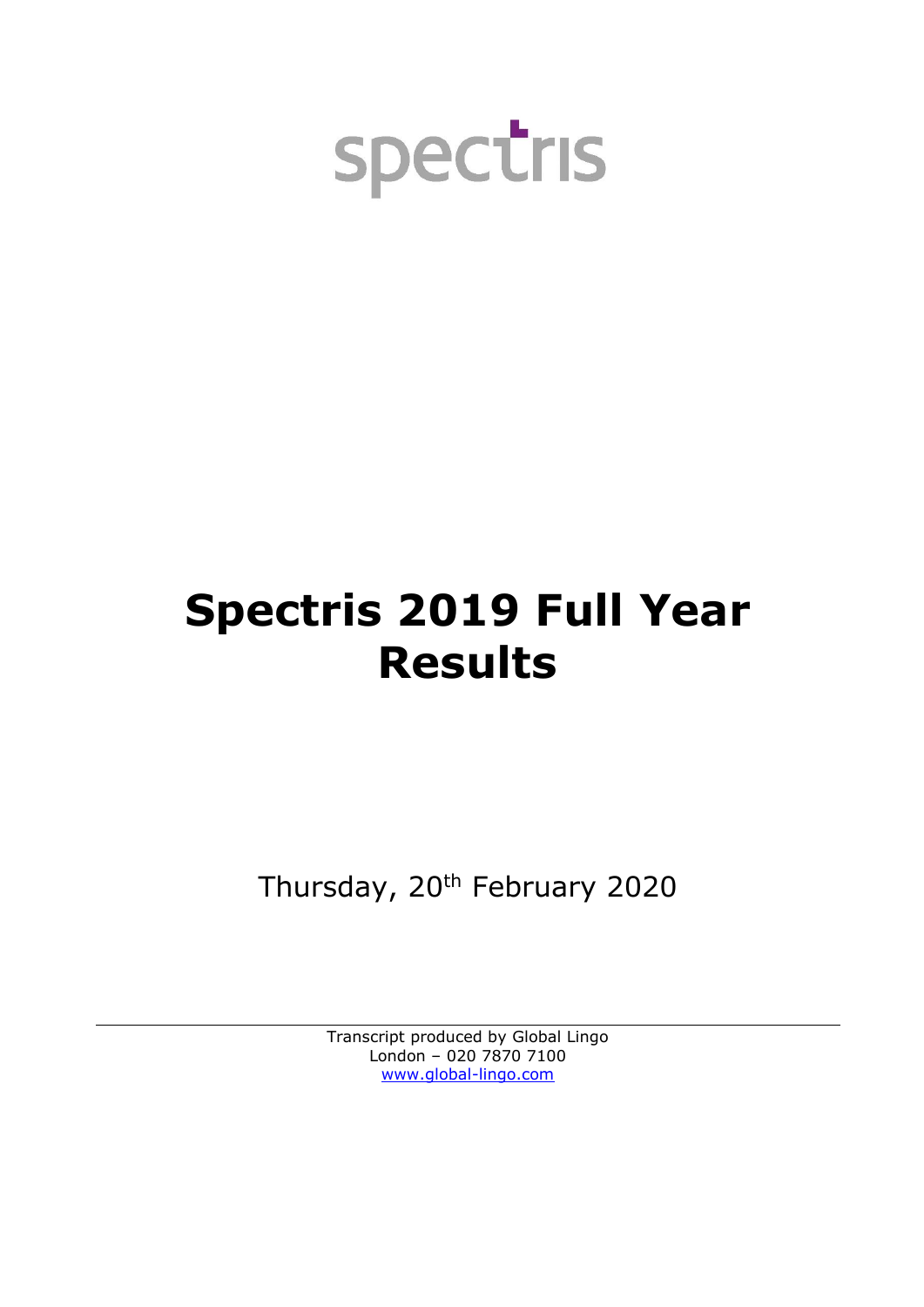# **Introduction and Highlights**

Andrew Heath *Chief Executive, Spectris*

### **Welcome**

Good morning, everybody. Welcome to you in the room and to those of you on the webcast to this, the Spectris full-year results for 2019. I am Andrew Heath, Chief Executive, and I am joined today by Derek Harding, our CFO. I will go through the headlines and then pass over to Derek to run through the numbers in more detail. I will then come back and talk to you about some of the financial and operational developments in our businesses before closing with our outlook for 2020 and opening the session for Q&A.

# **Coronavirus**

First of all, I am sure you will all agree with me that the welfare of our people is our most important priority. As such, I would like to comment on the coronavirus situation. As no doubt some of you will have seen in the media, a small number of our Servomex employees unfortunately contracted the virus after attending a conference in Singapore back in January. I am pleased to report that they have now all recovered and are back at home or are recovering well; we still have one employee in hospital. We have been in close contact with public health authorities around the world throughout this period and have been acting on their advice to ensure the welfare not only of our people but also of our communities, and we are supporting both the affected employees, their colleagues and their families. In terms of the direct impact of coronavirus on our business, I will cover that later on.

# **Demonstrable progress in executing our Strategy for Profitable Growth in 2019**

With that, let us start to talk about the results for last year. You will remember at our Capital Markets Day in June we set out our strategy for profitable growth, and we have made demonstrable progress in executing on this in 2019. I am very pleased to say that against a weakening macroeconomic backdrop last year we delivered profit growth, enhanced margin and cash flow, which I think just demonstrates our increased resilience as a business. This was underpinned by successfully executing our profit improvement programme, combined with increased emphasis on deploying the Spectris Business System to further reduce waste and improve efficiency as we drive increased operating leverage across our businesses. The strategy to simplify and focus our portfolio commenced with the sale of BTG in the year, and also the sale of the EMS Brüel & Kjær joint venture is nearing completion. We will continue to manage the portfolio through 2020, as well as seek acquisitions. Having reviewed the balance sheet at the year-end, we are proposing to pay a special dividend, consistent with our capital allocation policy.

#### **Delivering value beyond measure**

Before I get into some of the numbers, let us just talk about our purpose. During the strategic review last year, we clarified our purpose – the role we play in society and how we want to progress as a business. Precision is very much at the heart of what we do in Spectris. Our businesses provide global customers with specialist insight through our hightech instruments and test equipment, augmented by the power of our software. We are well positioned in our markets, with compelling and differentiated offerings which our customers highly value. We ensure our customers get the measurements and insights that they need to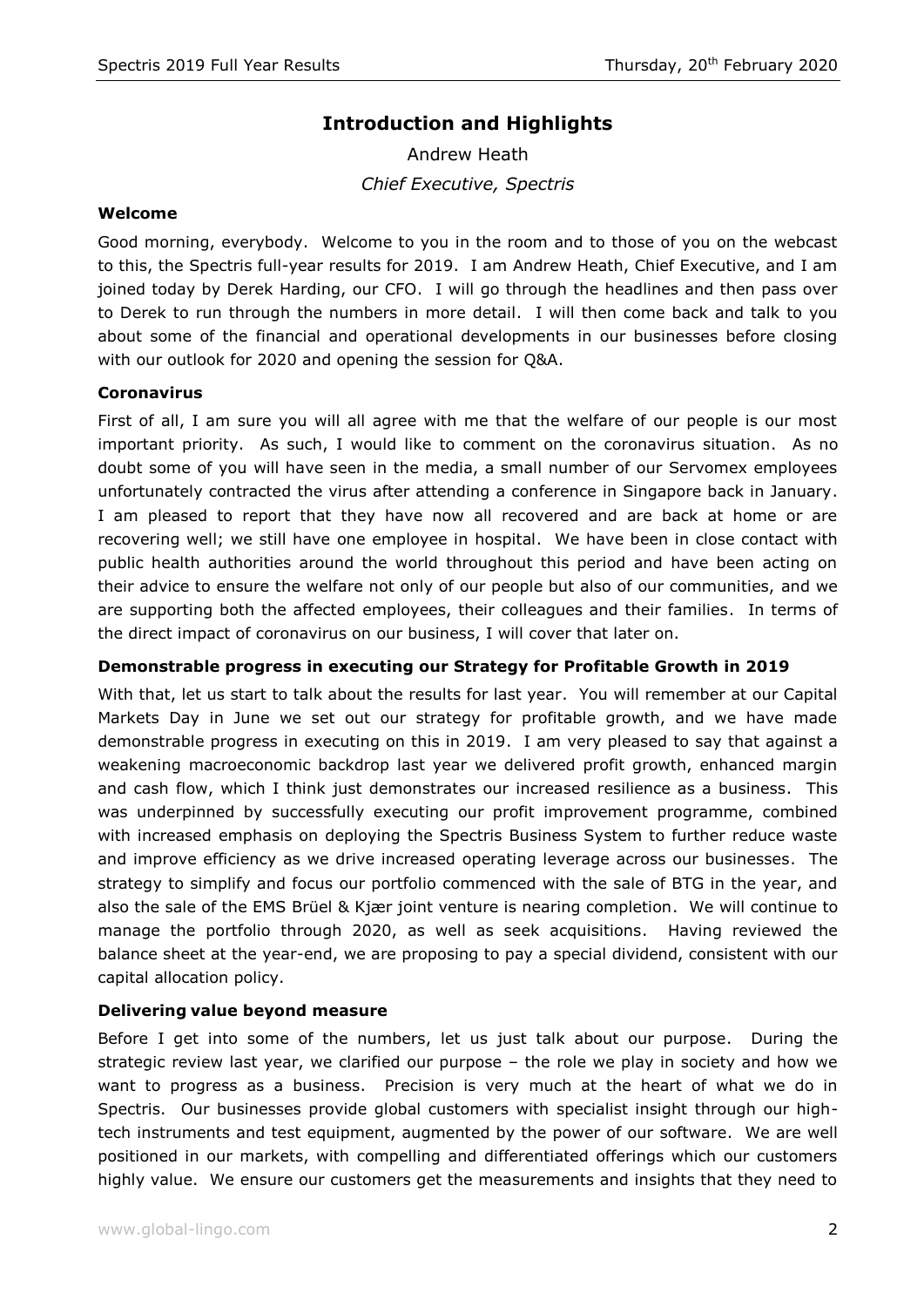meet their challenges. This in turn enables them to deliver significant benefits to their own customers. This might be in getting a new drug to market quicker, developing new electric and autonomous vehicles, improving the productivity of manufacturing processes or meeting regulatory requirements for food quality, environmental or emissions controls. In this way, Spectris knowhow is creating value for society as our customers manufacture, design, test and produce new products to make the world cleaner, healthier and more productive.

So our purpose is all about delivering value to all our stakeholders, be they our customers, our employees, suppliers and partners, shareholders or wider society. But it's more than about just delivering value. Our aim is to deliver value beyond measure, doing more than expected and going beyond the measurement as we expand our software analytics and services offerings.

# **Strategy for Profitable Growth**

You will have seen our strategy triangle before; we used this at the Capital Markets Day back in June. We are absolutely keeping things focused and simple, targeting top-line growth, margin expansion, free cash flow growth and enhanced returns on capital to create greater shareholder value. That means we are going to be owners of scalable platform businesses with differentiated and competitive customer offerings, facing off to attractive end markets with strong fundamentals where we can achieve strong operating leverage as we grow, actively managing the portfolio to optimise our assets and deploying our Spectris Business System to accelerate growth, reduce waste and drive efficiency. All this is underpinned by a strong culture around ethics and health and safety, developing leadership and talent with a growth and performance mindset.

#### **2019 scorecard – financial metrics improving**

So, against these objectives, how did we perform in 2019? Here we show our financial metrics, which we also use internally as part of our core value drivers to run the business. Overall, I am pleased with our performance last year, but not satisfied, as clearly there is more to do. I have made it clear since I arrived at Spectris that I believe we could be more profitable and, in the near term, return Spectris to previous margin highs. Against a slowing macro backdrop, I think it is therefore particularly pleasing that we achieved operating profit growth, margin enhancement and cash flow improvement last year. This absolutely reflects the successful execution of our profit improvement programme and the increased focus on overheads and cost control right across the business. And if you look at overheads – and Derek will speak to this – overheads were down year over year.

However, we have to do a better job with regards to return on capital. While our working capital as a percentage of sales remained within our guidance range, it did increase last year, and our new KPI, return on gross capital employed, declined 20 basis points despite an increase in operating profit last year, and that was very much as a consequence of the higher capital base from acquisitions that came into the capital base from the prior year. But certainly as we concentrate on improving the operating profit and managing the portfolio, this will respond to treatment.

#### **2019 scorecard – progress in strategy execution**

In terms of executing our strategy, we have also made considerable progress. The profit improvement programme has delivered benefits ahead of expectations, helping to drive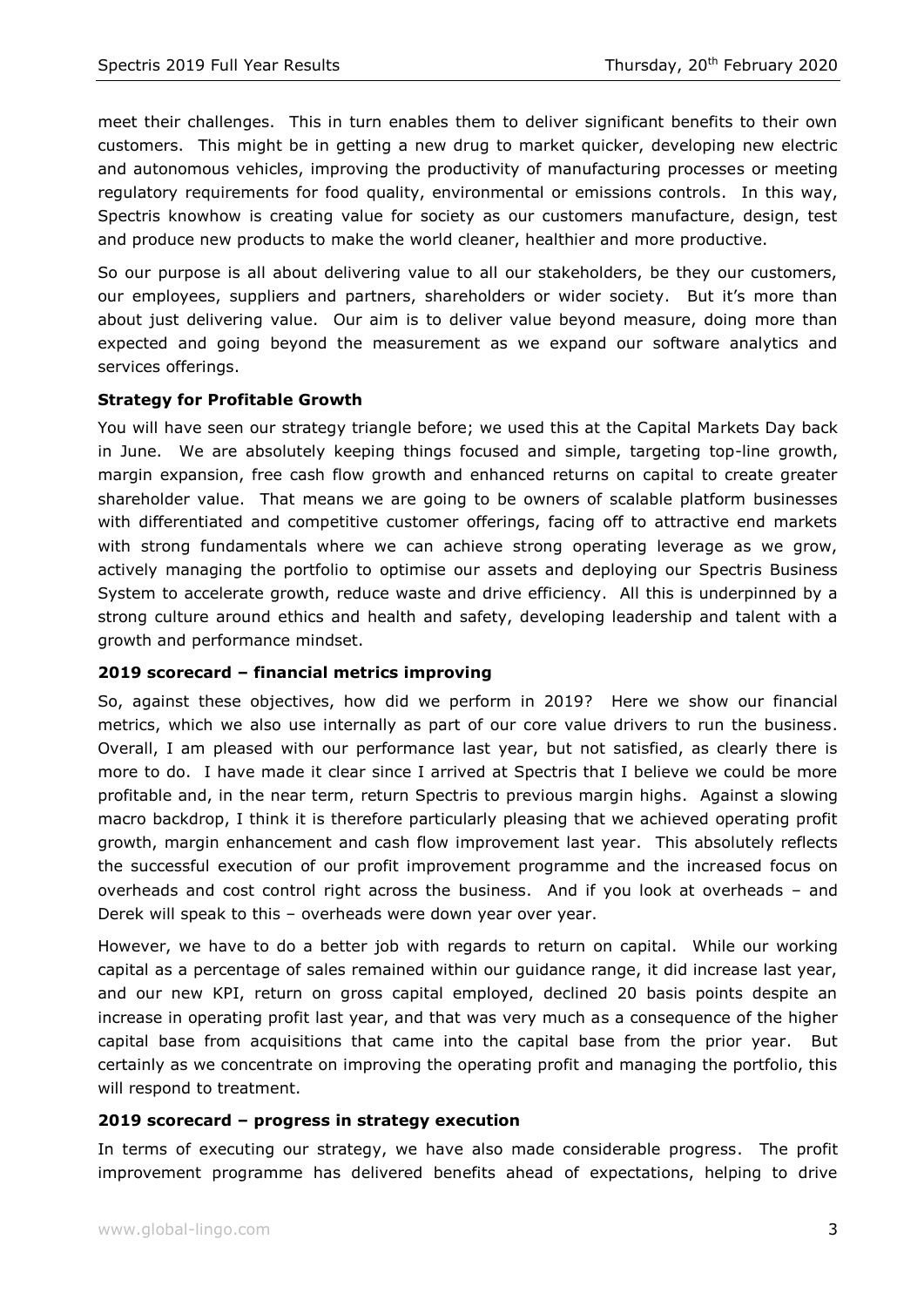operating leverage. We made the first steps towards optimising the portfolio with the divestment of BTG and the announcement of the sale of the EMS joint venture. On capital allocation, we reduced CAPEX by 13%, with the peak CAPEX investment at Millbrook now behind us. We increased the dividend by 6.7%. That is the thirtieth consecutive year of growth – a 10% CAGR over that period. We ended the year in a net cash position and, in accordance with our capital allocation policy, we are proposing a  $£175$  million special dividend. The M&A environment, whilst challenging in 2019, we did participate in a number of opportunities, but we retained financial discipline. So ultimately we did not transact on any of those, and to be clear, though, M&A does remain a core part of our strategy going forward.

We also simplified our organisational reporting structure as we implemented our platform model. And with that, I will pass you over to Derek, who will take you through the numbers and how we see the second half.

# **Financial Highlights**

Derek Harding

*Chief Financial Officer, Spectris*

Thank you, Andrew. Good morning, everyone, if you can hear me.

#### **Improving our financial performance**

Andrew has covered some of these numbers already, but for completeness my first slide is a summary of the key performance metrics for the period. And you can see that sales increased by 1.7% to £1.632 billion, a 0.4% increase on a like-for-like basis. Adjusted operating profit increased by 3.9% to £258.1 million, up 3.7% on a like-for-like basis. And along with Andrew, I am also pleased to report an improved adjusted operating margin, up by 30 bps to 15.8%, with a like-for-like adjusted increase of 50 basis points compared to 2018.

Adjusted profit before tax was £247.4 million, up 2.5%, and our tax rate came in at 21.4%, which is in line with the guidance that we gave during the year. Adjusted earnings per share increased by 1.9% to 168p, reflecting the net impact of the increase in adjusted profit before tax, offset by the increase in the effective tax rate and the decrease in the weighted average number of shares following the share buyback last year.

Full-year dividend per share of 65.1p is up 6.7% and represents, as Andrew said, the thirtieth consecutive year of dividend growth here at Spectris. Dividend cover remains good at 2.6x and is consistent with our long-term average, and adjusted cash conversion at 91%, compared to 59% last year. During the year, net debt reduced by £330.6 million, which resulted in a net cash position of  $E33.5$  million. As we know, that is mainly driven by the sale of BTG. And then finally on the slide we see again the reduction in the return on gross capital employed, which is mainly due to the full-year effect of the CLS acquisition, and I will come back to the bridging items of that later.

#### **Delivering sales and profit growth**

So my next slide gives a graphical view of just the main P&L movements in the year. Sales are across the top, and then profit is along the bottom. I have adjusted the 2018 numbers to remove sales and operating profit relating to seven months of EMS, which was transferred to the JV in 2018, and one month, effectively, relating to BTG, sold at the end of November, so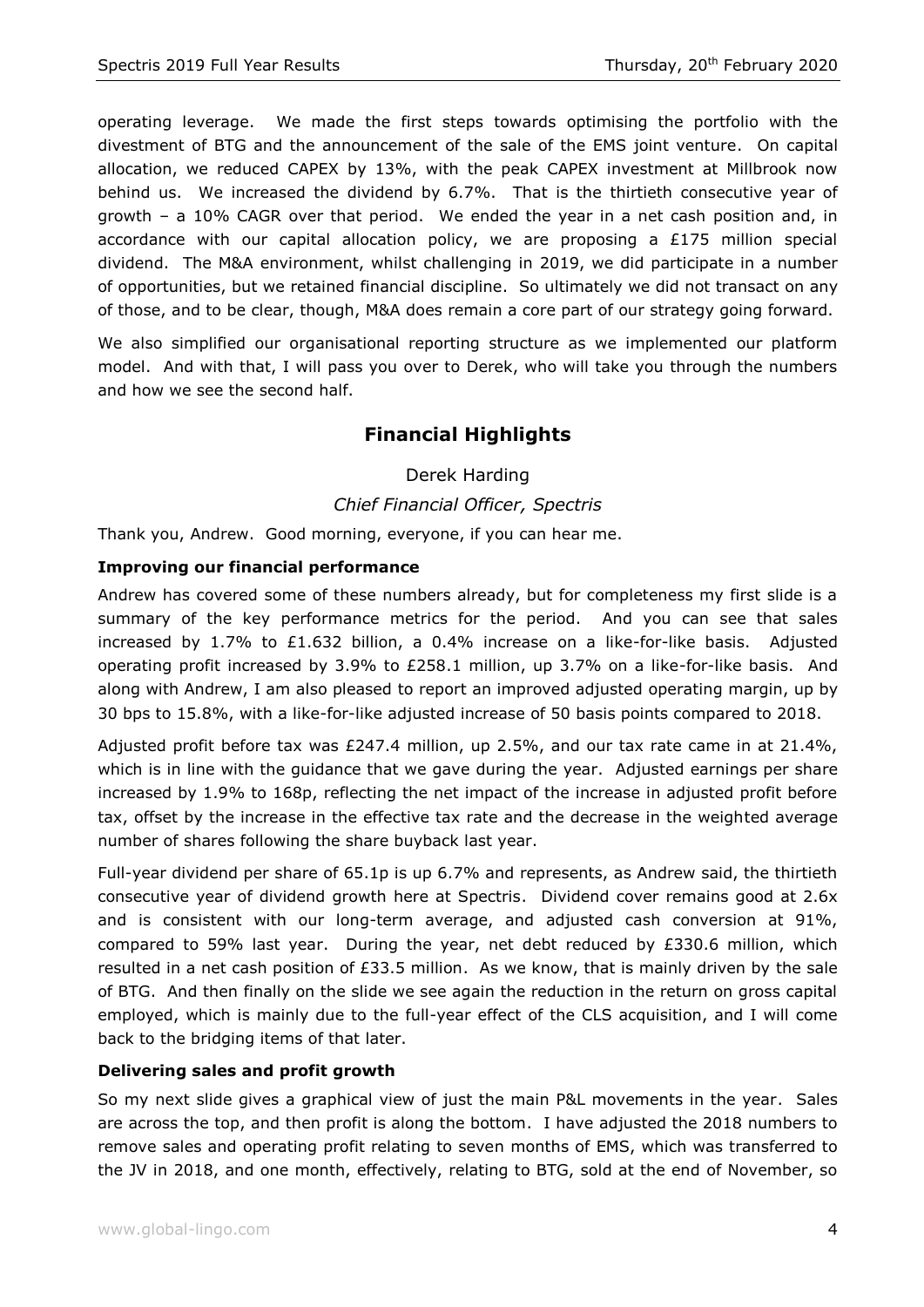that we can get an organic baseline, as you see there in the middle, for sales and profit. Acquisitions contributed £20.5 million of additional revenue in 2019, and that relates to the full-year effect of VI-grade, Revolutionary Engineering, which was part of Millbrook, and the full year of CLS. However, these acquisitions did not contribute any additional profit, primarily due to the trading performance of CLS. Favourable foreign exchange movements contributed £23.6 million of sales and £3 million of operating profit, and like-for-like organic sales increased by £6.8 million, of which £4.5 million dropped through to the gross profit line.

The gross margin was actually flat year on year, and therefore that drop-through reflects a favourable pricing and procurement savings that we have achieved, offset by cost inflation and mix impacts. And then finally, as you can see there, overheads are down  $E4.7$  million, with savings generated from the profit improvement programme, and that is through headcount reductions and other targeted savings, more than offsetting cost inflation that we experienced during the year. As Andrew said, notwithstanding the progress we have made in 2019, we still see opportunity to improve further as we head into 2020.

# **Improving cash flow**

That is profit. The important conversion here is cash, and this slide shows how we generated it in the year, and it illustrates how we have used it. It is another way of thinking about sources and uses, which we talked about at the Capital Markets Day back in June last year. So first of all I add back £58.3 million of depreciation and amortisation charged in the year, and that will then bring you to a  $£316.4$  million EBITDA generated in the year. Cash movements from working capital was broadly stable, with an increase in receivables being offset by lower inventory and slightly higher payables. And we are increasing our focus on improving our average working capital as a percentage of sales, which, although it ended within our range, as Andrew said, is up over the prior year. And you will see us looking at that further during 2020.CAPEX net of grants of £81.6 million was £12.5 million lower than the prior year. And in that number there is £43.1 million of CAPEX for Millbrook.

So that then gives us our adjusted cash position of  $E234.2$  million, and we divide that into the adjusted operating profit to get the cash conversion metric of 91%, compared to the 59% last year. And we will continue to strive to be in this range of 90% going forward. Interest and tax had a combined cash impact of  $£43.3$  million, and the payment of dividends utilised  $£72.3$ million. We spent  $E34.3$  million of cash in relating to the restructuring  $-1$  will expand on that in a moment.

And then the group completed one small software acquisition during the year, with a total cost of £3.8 million. The £5.9 million was paid in respect of prior year acquisitions, and £2.6 million was paid in respect of deferred consideration tax payments for EMS and some other small disposals. We also spent £1.6 million on other transaction-related costs, so all of that together gives you £13.9 million outflow for transactions. And then you can see the £262.7 million that came in as a result of the BTG disposal.

And then finally there are a few other items in there, which are mainly a lease payment of around £20 million and the cash from a sale of a property of  $E9$  million, and then, in order to bring us back to a balance-sheet number, there is a  $£10$  million FX adjustment in there. And that is how you get to the £333 million decrease in the net debt in the year.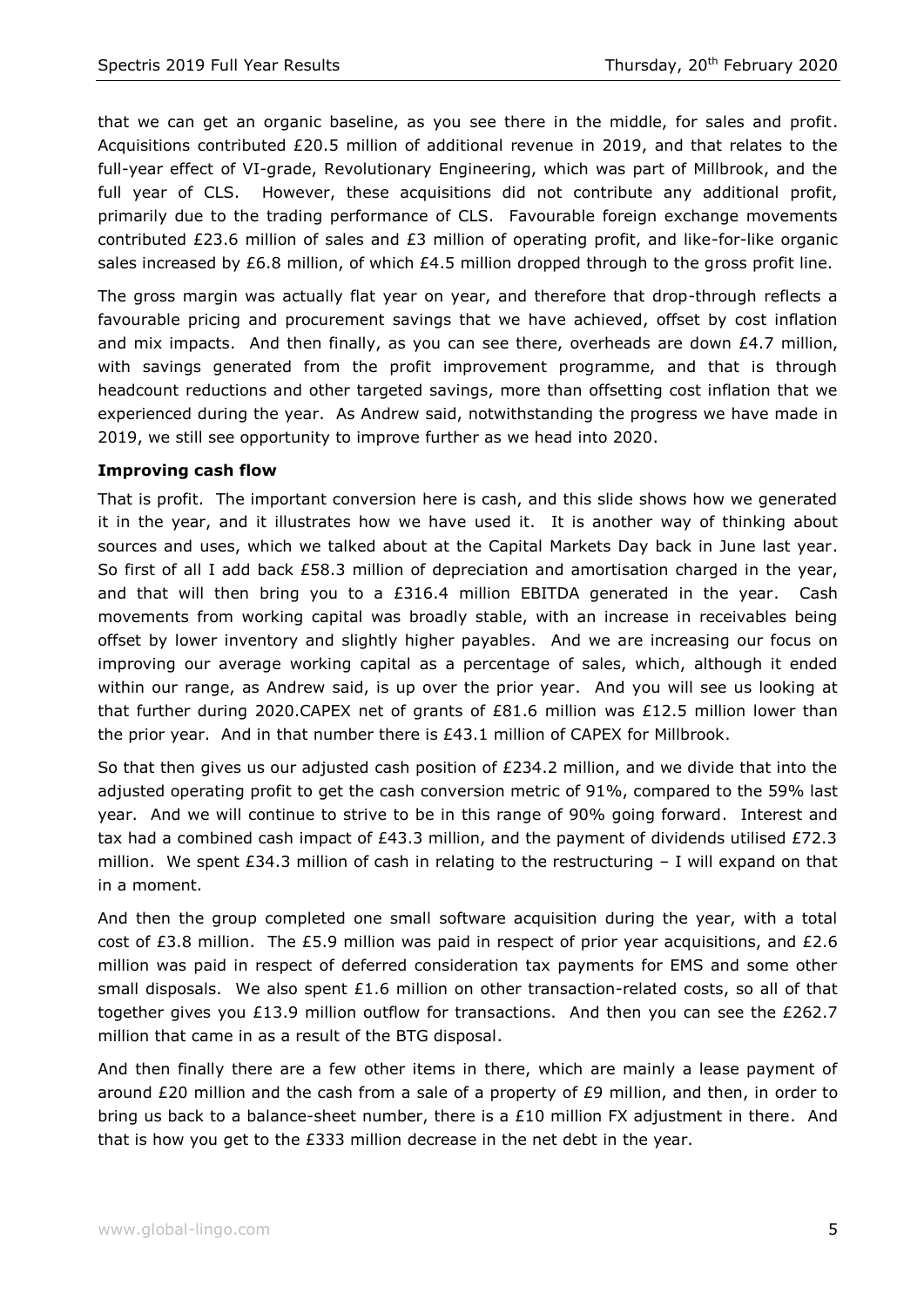# **Adjusted and statutory operating profit**

So I have put this in to try and help us bridge between the moving parts between our adjusted operating profit and our statutory profit, and I will take those in turn. So first of all you can see that the group incurred costs of £52.2 million relating to restructuring in 2019. Now this relates wholly to one-off costs of the profit improvement programme that we started in 2018, and within here you have  $£27.5$  million of staff-related costs, predominantly redundancy;  $£11.6$  million related to impairment of assets, including inventory, property, plant and intangibles; and £13.1 million of other costs. Offsetting some of this cost, you can see that we have adjusted to the positive  $£5.2$  million of profit on disposal of property, and that is as we sold some buildings as part of our footprint rationalisation. And then at the halfyear we discussed the goodwill impairment at Concept Life Sciences, and you can see that here – £35.1 million. Next is an £84.6 million charge for amortisation and impairment of acquisition-related intangibles. Now  $£37.5$  million of this is the normal annual charge, and then in addition there is around £32 million relating to customer relationships that we impaired at the half-year for Concept Life Sciences, and then £14.7 million relating to other restructuring activities undertaken as part of the profit improvement programme.

# **Statutory profit before tax**

So as you roll through those adjustments you will go from the adjusted operating profit to the statutory operating profit. And then in order to get from statutory operating profit to statutory profit before tax, there were then some other adjustments. So our share of the EMS joint venture lost £4.7 million in the year – you can see that there. But on 17th January this year we announced that we have reached an agreement for the sale of our interest in this joint venture for a consideration of £17.9 million in cash and approximately £1.2 million in shares of the Envirosuite limited company, which is the business we are selling it to. The closing of the deal is subject to approval by their shareholders at a meeting to be held on 24th February, so this coming Monday. And as a result of that transaction the receivable from the joint venture has been impaired by  $E21.3$  million to the expected recoverable amount that I have just described. And you can see the impairment here on the slide.

And then finally, you can see £204.7 million of profit on the disposal of BTG. And interestingly, when you look at the prior year comparator there, you see £56.3 million, which is actually the profit recognised on the sale of the JV of EMS last year. So, despite the impairment that you can see this year, net/net this is still a profitable transaction for us over the two-year period. Then you take off the finance costs, and you will get to a statutory profit before tax of £259.3 million. For clarity, it is our intention to ensure that this slide is less complicated going forward.

# **Capital allocation – special dividend of £175 million**

So I have put here our capital allocation model, as a reminder from the Capital Markets Day. I am not going to go through it particularly, but it is relevant when you look at the net cash position and the decision around the special dividend that we have announced today. The group's cash generation has been strong, with a net cash position at the year-end of  $E33.5$ million. And whilst the economic outlook does remain uncertain, we do believe the group has adequate resources to fund future investment in the business, along with continuing to grow the ordinary dividend, whilst at the same time retaining sufficient capacity for bolt-on acquisitions. All of those remain a priority for the group, and therefore, in line with the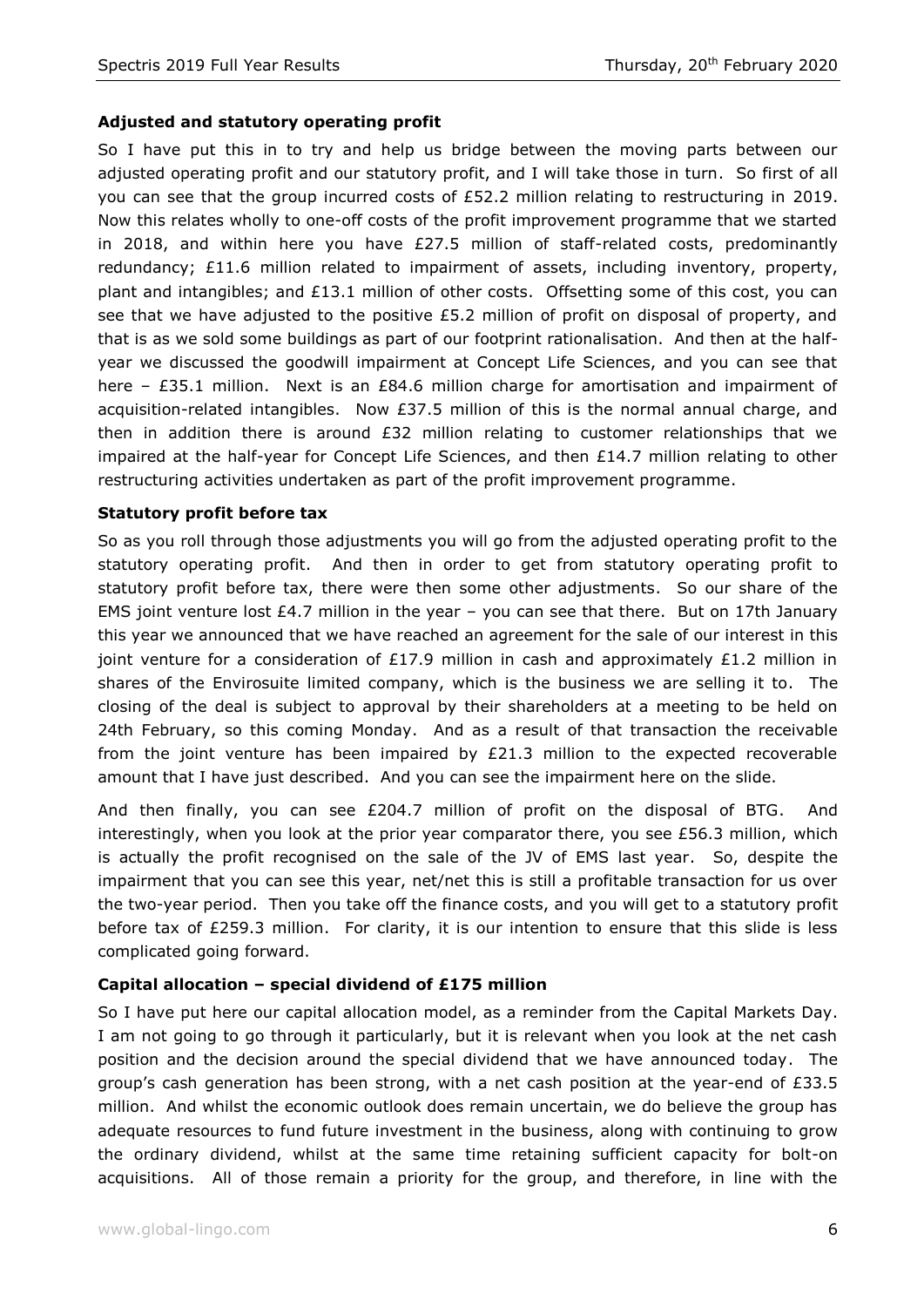capital allocation policy, we are proposing the special dividend to shareholders of  $£175$ million. This will be paid in June, along the same time as the ordinary dividend, and it represents just over 5% of the market cap of the group. And it will be accompanied by share consolidation, subject to the shareholder approval at the annual general meeting, which is being held on 22nd May. All of the other details – the ex div, the record and the payment dates – will be announced in due course and will be in the documents available for shareholders associated with the AGM.

#### **Return on gross capital employed**

This slide looks at a bridge for you on the return on gross capital employed. And, if you remember, this was a KPI that we have introduced last year. It replaces our previous KPI of economic profit. We define it as the ratio of the group's adjusted operating profit to the average year-end shareholders' equity, net debt and accumulated amortisation and impairment of goodwill and acquired intangibles. So it is effectively the full return on all of the capital in the group, and, as you can see over the year, despite the profit increasing for the reasons we have already talked about, the return on gross capital actually goes down by 2 points. And the main reason is the goodwill and other intangibles that you can see on the capital employed, which is the full-year effect of the CLS acquisition that we did in 2018. Now that that has fully flowed through, we will look to see incremental improvements in this measure going forward.

#### **2020 considerations**

So just finally, before I hand over to Andrew, I thought it would be helpful to share some thoughts on how we see 2020. As always when managing a business in a dynamic environment, there are headwinds and there are tailwinds. So, starting with the headwinds, we remain cautious about the impact of the current political and economic environment around the world in which we operate. And like many of our peers, we did see a slowdown in the second half of 2019, and we expect that this will continue into 2020, certainly in the first half, and therefore overall we expect limited top-line growth in the current year. We continue to see inflationary pressures on the cost base, and we anticipate around 3% of cost inflation into 2020. But despite these short-term concerns we remain extremely confident in our markets over the medium term, and for this reason we have decided to increase our R&D spend at Malvern Panalytical in 2020, and this will not capitalised and will result in an additional cost of approximately £5 million to our R&D spend in 2020.

And then finally, coronavirus. We continue to monitor the ever-changing situation regarding coronavirus in China. At the moment, it is too early to have a clear view on the extent or duration of the potential impact on the group, so we monitor it, but it is there as a headwind as we look into 2020.

On the other side, though – the positive side, the tailwinds – we anticipate a further £10 million of benefit from the profit improvement actions taken in 2019. And against the current lower growth backdrop I have just talked about, we are going to continue our profit improvement programme into 2020. We anticipate further costs in the range of  $E20$  million to £25 million, predominantly supporting ongoing merger activities at HBK, but we think that these actions will drive a further £10 million of benefit in-year in 2020.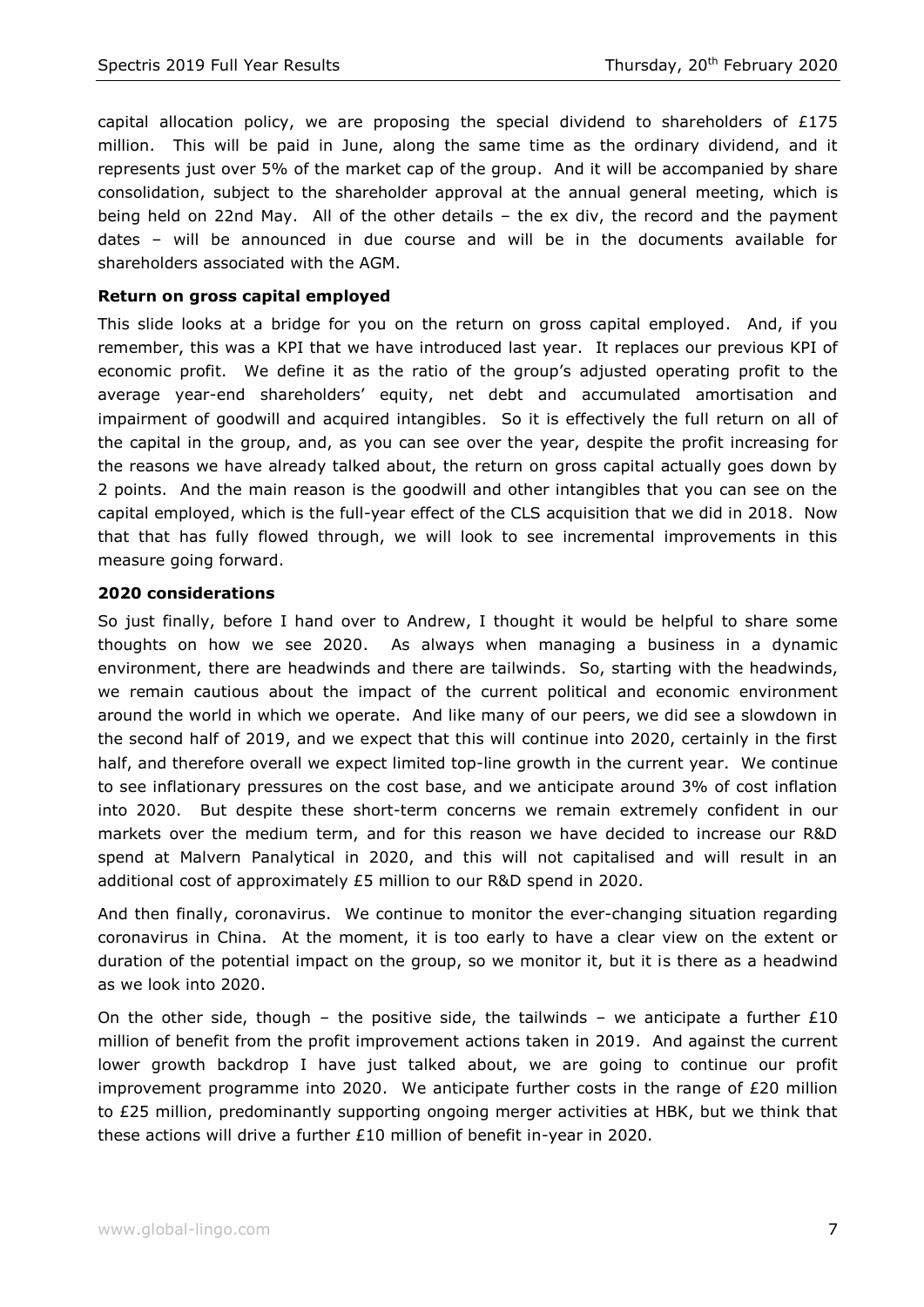All or our platform businesses introduced new products and services during 2019, which will continue to support the top line despite the challenging conditions, and we anticipate further product launches in 2020. And finally, we are continuing to deploy the Spectris Business System to reduce waste and further build on our self-help activities. So the tailwinds offsetting the headwinds, broadly.

### **Technical guidance for 2020**

In the back of the book I have included a slide which shows our sensitivities to FX and also confirms our guidance on tax and CAPEX, which is going to be around about 21.5% for tax, and our planned CAPEX is £70 million, of which £20 million relates to Millbrook. And then I have also included a table on this slide which shows what 2019 and 2018 would have looked like if BTG were not part of the group, so hopefully that is a useful table for you as you think about your baselining as you consider 2020 without BTG.

And with that I will hand back to Andrew.

# **Business Update**

# Andrew Heath

# *Chief Executive, Spectris*

Thank you, Derek. So now let me run through a high-level summary of our sales by region and by end markets, and then I will cover each of the businesses in more detail.

#### **Sales by destination**

Firstly by region, like-for-like sales were lower in both North America and also in Europe, with sales in both the UK and Germany down. These generally reflect the trend in PMIs that we have seen across those geographies through last year. Asia does continue to see good growth across the region, although in China like-for-like sales last year were marginally lower, reflecting quite a tough comp from 2018, but particularly the impact of the US-China tariff situations.

#### **Sales by end market**

In our end markets, we saw good growth in pharma, especially in Asia, even after the strong performance in 2018. Automotive was lower, reflecting a tough prior year comparator but also the global auto downturn. There was strong growth in sales to energy and utility customers, especially in emissions control and wind power, and there was growth in semiconductors, through lower in electronics and telecoms, and good growth in advanced materials within minerals and mining, offset by lower sales into the metals industry.

#### **Malvern Panalytical – financial and end market performance**

So now let us turn to each of the businesses – first the platforms, then I will cover the Industrial Solutions division.

So, starting with Malvern Panalytical, sales growth was 1% up on a like-for-like basis, with strong growth in Asia and to academic research and advanced materials customers, partly offset by lower like-for-like sales into pharmaceutical and mining. On a like-for-like basis, adjusted operating profit increased 5%, with a like-for-like margin expansion of 60 basis points, a positive impact from higher sales reflecting favourable pricing, and good overhead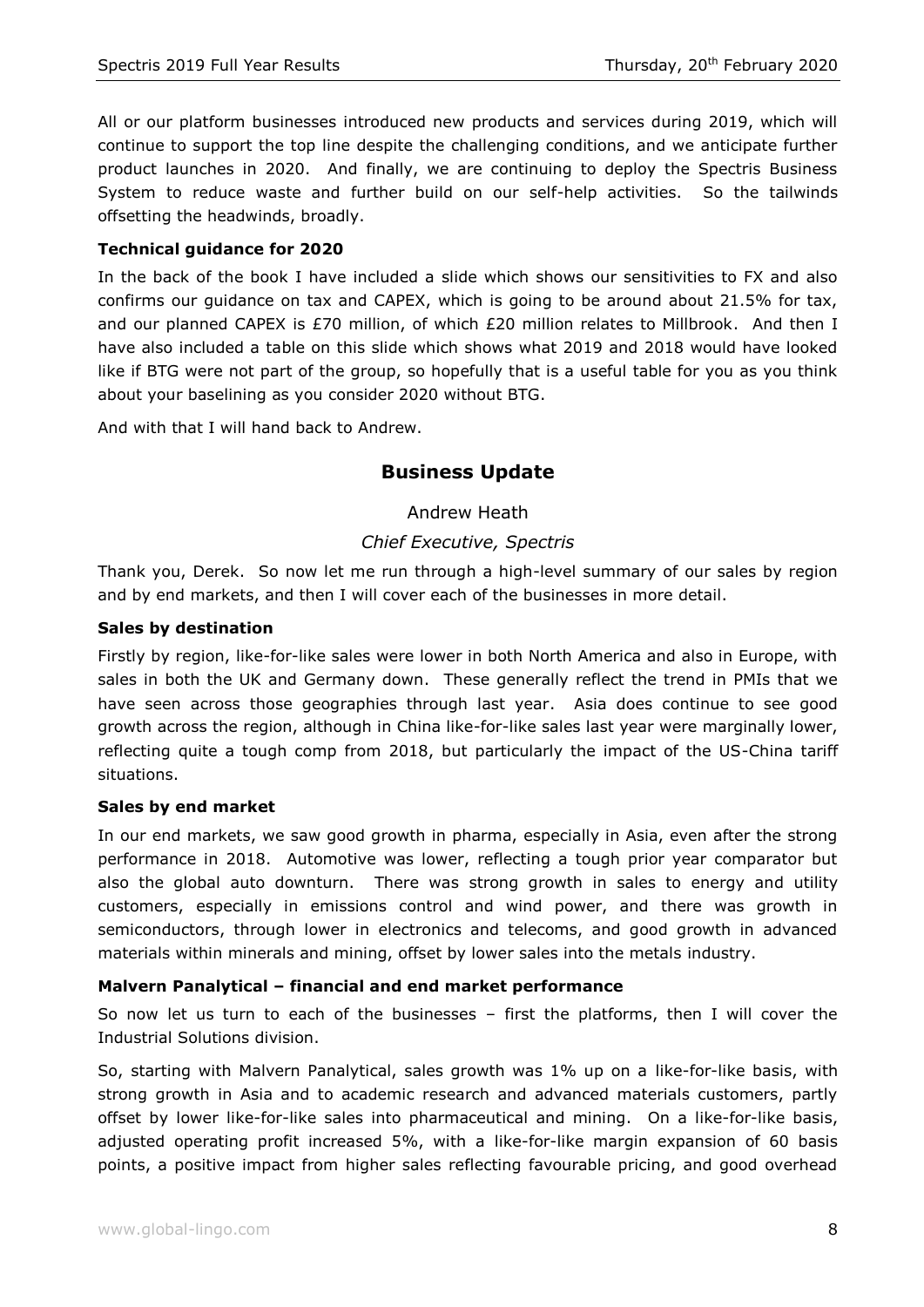cost control. This was partly offset by the dilutive impact of Concept Life Sciences, as Derek has mentioned.

Looking at the end markets, pharma was lower year on year, reflecting a tough comp, particularly in North America. However, as I said earlier, we saw good growth in Asia, especially in China, and we are also seeing positive underlying trends for investment, especially around new generic drugs and the more complex biologic therapies. In food, which is traditionally a lower-growth market, there are attractive niches, such as confectionery products and beverages. The increased focus on food safety, sustainable sourcing and manufacture represent true opportunities for our solution portfolio going forward.

There has been some softening in metals and mining, but demand is expected to stabilise and improve this year. Sales into the advanced materials, however, have been strong, and this is expected to continue with new product developments in battery and additive layer manufacturing, with Asia being the key growth region driving that performance.

#### **Malvern Panalytical – update on strategy**

In terms of update on strategy, we continue to see benefits coming through from the merger activity that was started three years ago, and last year we strengthened our end-market and customer focus within Malvern Panalytical through a further organisational change. CLS restructuring has been completed and is now part of the Malvern Panalytical platform. The teams between Malvern and CLS are working closely to develop incremental sales opportunities and also new capabilities that benefits both parties. Malvern Panalytical have continued to launch new products, such as the latest generation of its X-ray fluorescent spectrometer, which has enhanced precision, functionality and also flexibility.

Partnerships and collaborations with academia was also an area of significant activity last year, such as the partnership with the University of Bristol where we are working on data analytics, machine learning and artificial intelligence. These types of collaborations are moving us into more predictive and prescriptive offerings, in addition to our more traditional diagnostic solutions, as we combine our best-in-class sensors with our increased domain knowledge and newly developed AI application capabilities.

#### **Case study: Acceleration time to market for generic drugs**

I thought we would just include a few case studies through the presentation; I think that went down well at the Capital Markets Day, because I think they illuminate well what we do as a business. As Derek mentioned earlier, we are also increasing the level of R&D investment in Malvern Panalytical to accelerate the development of new products, as we repeatedly see the precision and insights that our equipment and software provide is truly valued by customers. A good example is Dolomite Microfluids, who specialise in nano- and microparticles in developing drug delivery systems. They were using a transmission electron microscopy technique to characterise the particles, and, while that is a reliable process, it is also expensive and time-consuming, and it is also not fully capable of verifying the entire sample in one pass. The customer switched to using a Malvern Panalytical Zetasizer Ultra, which has both a more accurate capability across the entire sample but also enabled the customer to streamline their R&D process. And this led to significant reduction not just in costs but also in development time, with the actual time to develop the new delivery system coming down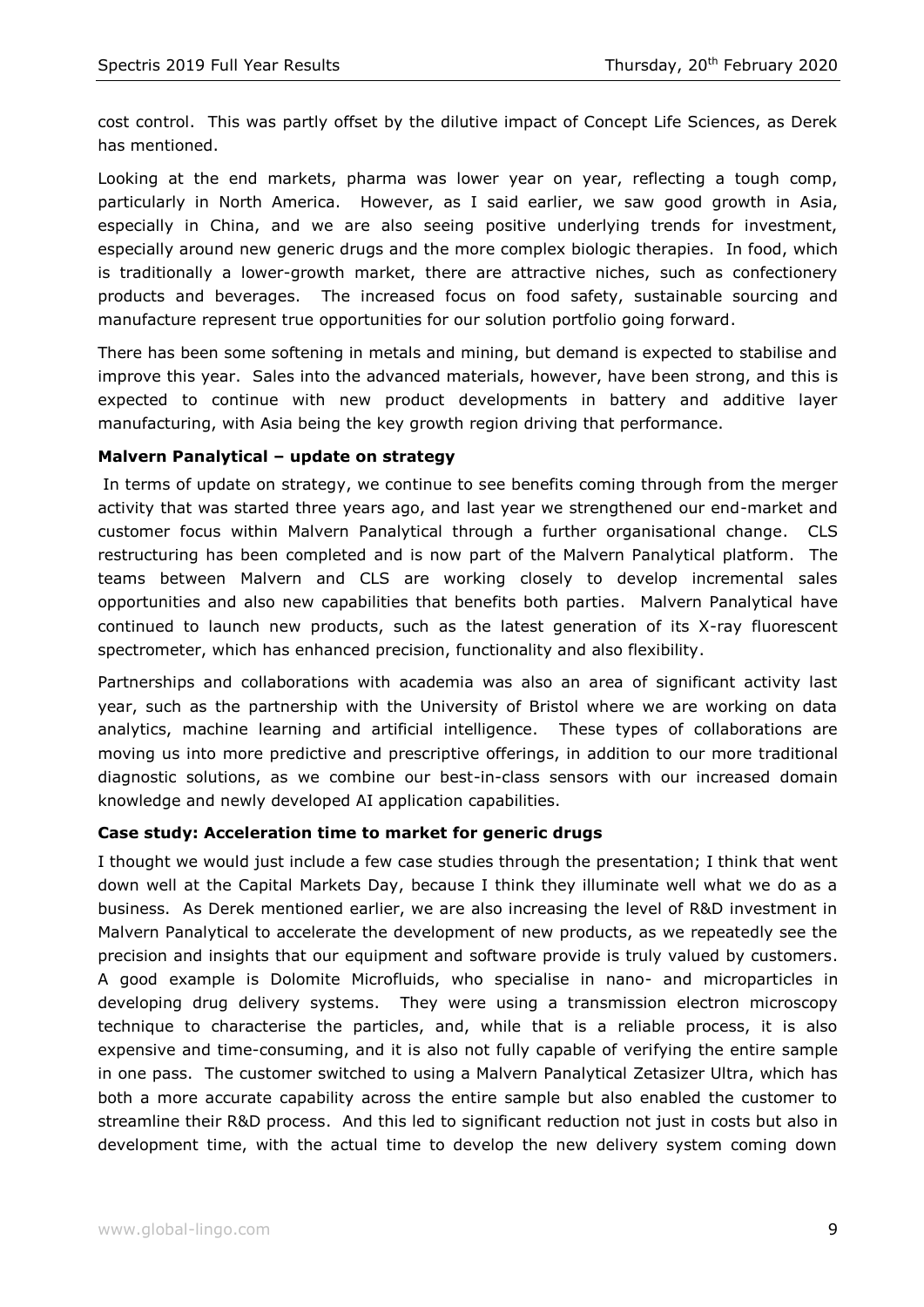from 12 to just one month. So this is a typical example of how customers utilise our products and the value beyond measure that we can provide them.

# **HBK – financial and end market performance**

Moving on to HBK, like-for-like sales declined 1%, partly reflecting some high one-off orders in 2018, but also some more challenging end markets last year. On a like-for-like basis, adjusted operating profit increased 8% and operating margins rose by 130 basis points. The year-on-year improvement reflects favourable pricing, but also lower overheads and then particularly strong operational improvement coming through as a consequence of the merger and the execution of the profit improvement programme in HBK last year.

In our end markets, like-for-like sales into automotive were lower, reflecting a tough comp, particularly Asia and Europe, and also the subsequent impact from the global auto downturn. We see strong opportunities, though, in automotive R&D, which is more resilient than the production side of the business, and this stems from the plethora of new vehicle platforms that are being developed, whether they be electric vehicles, connected autonomous vehicles, or more conventional internal combustion engine systems. We are taking advantage of all the opportunities that we see here.

In machine building, sales were marginally up, and while the industry fundamentals remain attractive, we expect activity to remain soft through 2020. In aerospace and defence, commercial business was good in all regions, although sales in Asia last year were lower. We do see notable R&D investment and opportunities in the aircraft and space industries going forward, particularly for software products in areas such our static and fatigue testing solutions.

And in consumer electronics and telecoms, customers launched fewer products last year, which led to a like-for-like sales decline. We expect moderate growth this year with the rising use of voice-activated mobile and smart home products, along with increasing noise regulation, and both of those things coming together is really underpinning the future demand for testing in that area.

#### **HBK – update on strategy**

In terms of strategy, work on the merger in HBK continued throughout the year, and we will continue that work this year. The new senior leadership team is now fully established, and the strategy execution plan is being implemented. As previously reported, combining the sales and marketing teams in the early part of last year did lead to some sales disruption, but now we have an integrated global go-to-market model in place we are starting to see muchimproved order flow coming through.

Activity is continuing to further reduce overhead costs through additional headcount reductions, site consolidation and closures, and to harmonise processes, and we see good opportunities for further margin expansion as we bring these two parts of the business together under HBK. As part of the integration, VI-grade is now also part of the HBK platform, and that is being positioned to lead the development of an expanded simulation offering for our customers, and the software and simulation will be a key sales growth area for HBK this year and going forward. And as I have just mentioned, we are actively targeting electrical vehicle testing. Our new e-Drive system for testing electrical inverters and motors is getting great traction. It utilises our data acquisition systems, dedicated application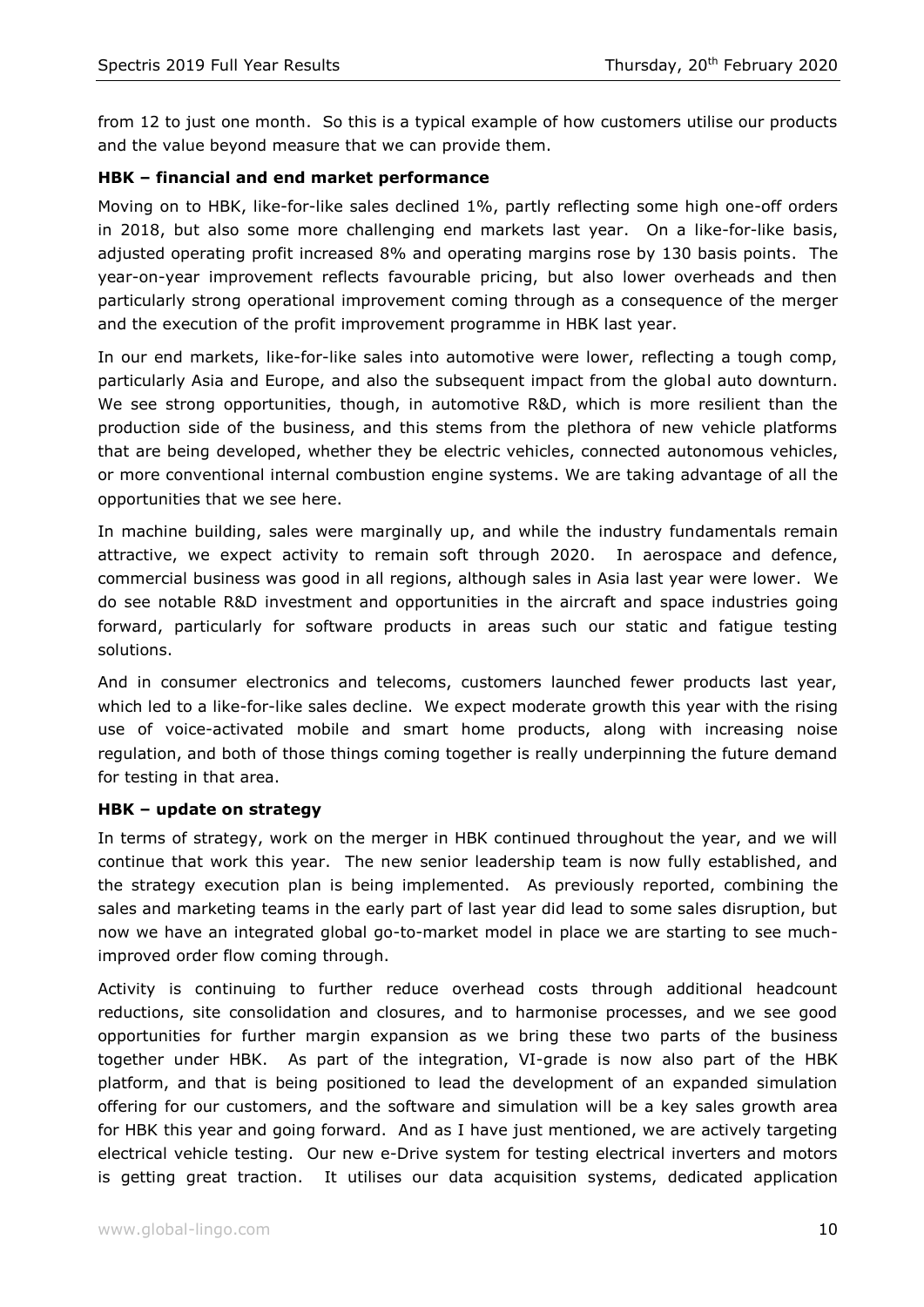software, torque and other sensors. And this is in addition to our additional battery durability testing solutions, where we can test across voltage, temperature, vibration measurement and life-cycle testing.

# **Case study: Solving EV noise challenges to support public safety**

And again, in terms of just a little case study, this is a good example of our test solutions for electric and hybrid vehicles, in this case actually looking at drive-by noise measurement for automotive development, particularly for new electric vehicles, where there is a concern from a public safety perspective that electric vehicles are too quiet. So actually we have developed a noise measurement system – to measure the drive-by noise to make sure actually the cars are loud enough to pass those new tests.

IDIADA bought one such system in order to be able to satisfy these new testing requirements that are now coming into force, and the capability not only has allowed IDIADA to meet the minimum noise certification requirements, but it also supports public safety as a consequence of that, and also has enabled IDIADA to offer design and system development capability to their auto OEM customers.

# **Omega – financial and end market performance**

Moving on to Omega, disappointingly like-for-like sales last year at Omega declined 9%, as a consequence of really slowing US industrial production, but also the US-China tariff situation and also one-off sales not repeating again from 2018. The sales performance, though, did also reflect some temporary disruption following a supplier change at the beginning of last year, and also lower online traffic as customers learned to navigate the new website following the launch of the latest digital platform at Omega. And while the customer transition was more impactful than we anticipated, the key operating metrics have been improving noticeably since the launch, all the way through last year.

So that combination of the sales decline and the increase in overheads due to extra licence costs and also higher depreciation in relation to the investment we made in the new digital platform has meant that the like-for-like adjusted operating profit and margin both contracted, by 39% and 600 basis points respectively, last year.

On a regional basis, sales into North America declined, and that reflects the slowing US industrial production environment. And we do expect that to continue through the first half of this year. And, as I said, sales into China were also lower, and both China and the US were both impacted as a consequence of the tariff situation. We also saw a pullback in semiconductors last year, really in terms of the CAPEX spend in the large fabs last year, which washed through to the equipment providers which Omega supply to, although we have started to see some pick-up in the first few weeks of this year from a number of those customers, so that is encouraging.

#### **Omega – update on strategy**

In terms of an update on strategy for Omega, as I said, we have launched the new digital platform. That is a significant step in strengthening Omega as an industry-leading ecommerce player. They were already a strong player with their previous website, but that was becoming outmoded and we needed to make further investment, which concluded last year. And continue to drive volume through that new e-commerce platform to deliver sales growth is clearly now the objective for the Omega management team.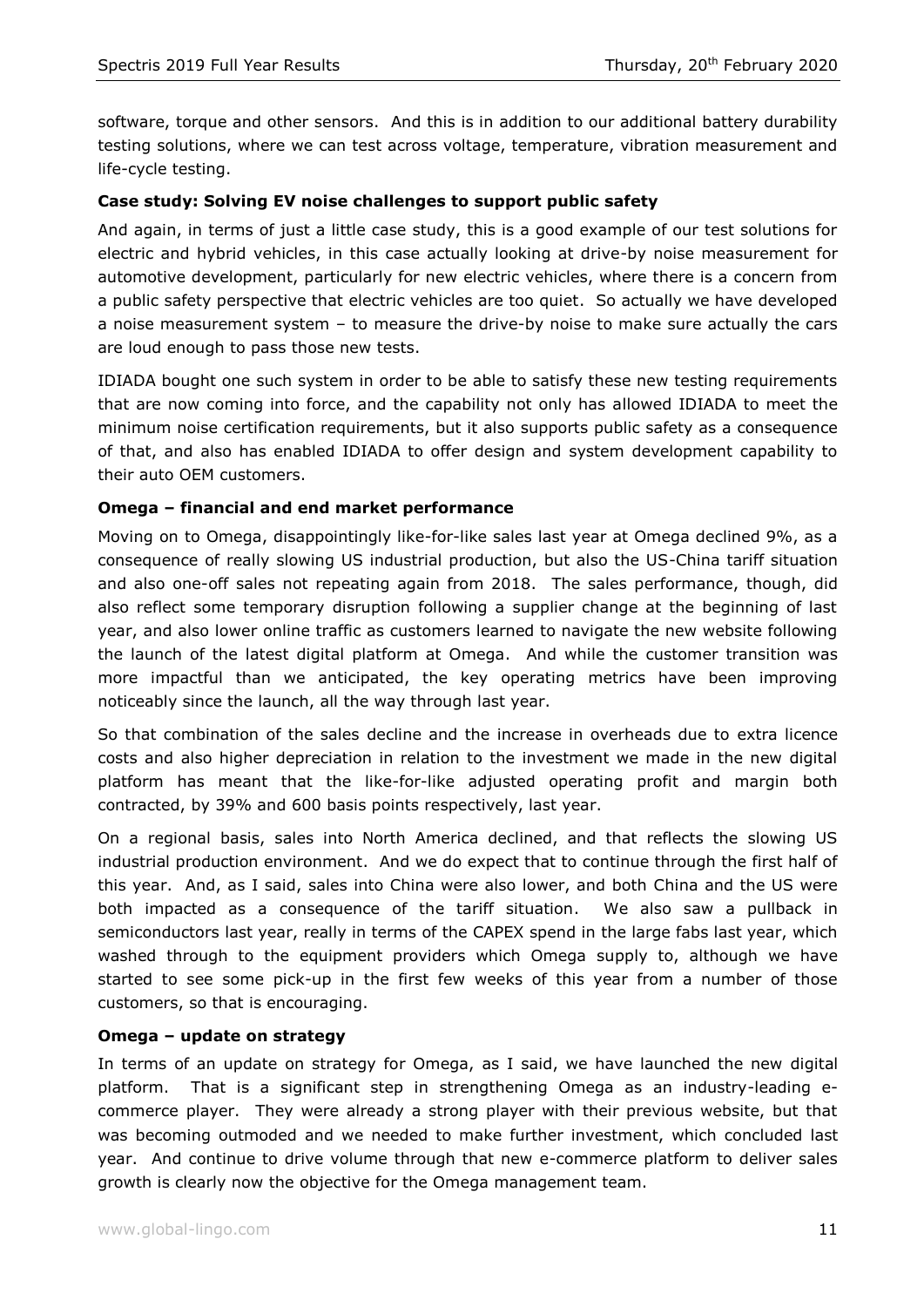Omega also accelerated its product refresh programme during the year. We introduced over 100 new product lines, such as the new handheld thermal imaging range – a picture of that is one the slide – and also the ultrasonic liquid level sensors, and more are planned for 2020. And these investments both consolidate Omega's position as a leader in the specialist process engineering distribution space, but also will help drive future sales growth.

# **Case study: Wireless monitoring solution keeps fruit quality high and energy costs low**

Another little case study here, and this one is on industrial Internet of Things, where Omega has been expanding its portfolio progressively in recent years. One such customer example is the Prima Company, who harvest stone fruit, and they need to ensure the quality of the fruit by making sure that it is cooled to its lowest safe storage temperature. Omega provided a low-cost wireless monitoring solution with easy-to-use plug-and-play features which connected to the customer's control system. As a consequence, the solution not only helped the customer maintain product quality but also lowered their energy costs through more precise data and control around the cooling requirements.

# **Industrial Solutions – financial and end market performance**

And then finally on Industrial Solutions division, here like-for-like sales grew 3%. Sales rose strongly in Asia and were also up in Europe, but this was partly offset by lower demand in North America. Like-for-like adjusted operating margins increased 150 basis points. This resulted from the revenue increase, particularly at PMX and Servomex, combined with high gross margins which reflected favourable pricing. In addition, growth in overheads was constrained as a consequence of the profit improvement programme. Sales into the semiconductor industry were solid, despite the overall industry pullback. Growth in Asia was particularly strong outside of China, offsetting a slowdown in North America, and we had a strong order backlog coming into the year, with notable sales of gas analysers and particle counters to the major fabs around the world. The backlog did, however, reduce through the year as the sector saw a decline in capital equipment orders that I have mentioned, but we do expect growth to resume this year on the strength of memory spending and new projects in China.

In pharma there was good sales growth, particularly in Asia, driven again by China. The demand from increasing regulatory scrutiny, especially data and process integrity, is expected to continue. In energy and utilities, the scrutiny around environmental monitoring is also increasing. Servomex's gas analysers play a critical role, and as such we saw strong sales into the hydrocarbon processing, but also the petrochemical sector. And BK Vibro also saw strong sales into the wind industry, whereas lower US onshore oil prices did mean that sales at ESG did fall last year.

In automotive, the expansion in testing facilities at Millbrook drove an increase in sales, with new capacity across all their sites in the UK and in the US, and also in Finland. New assets in the UK included a leading facility for testing large-scale battery packs for both performance and durability, and the connected autonomous vehicle village, which is part of a UK Government-backed testbed for CAV – connected autonomous vehicle development – was opened last year, and that includes one of our top VI-grade simulators.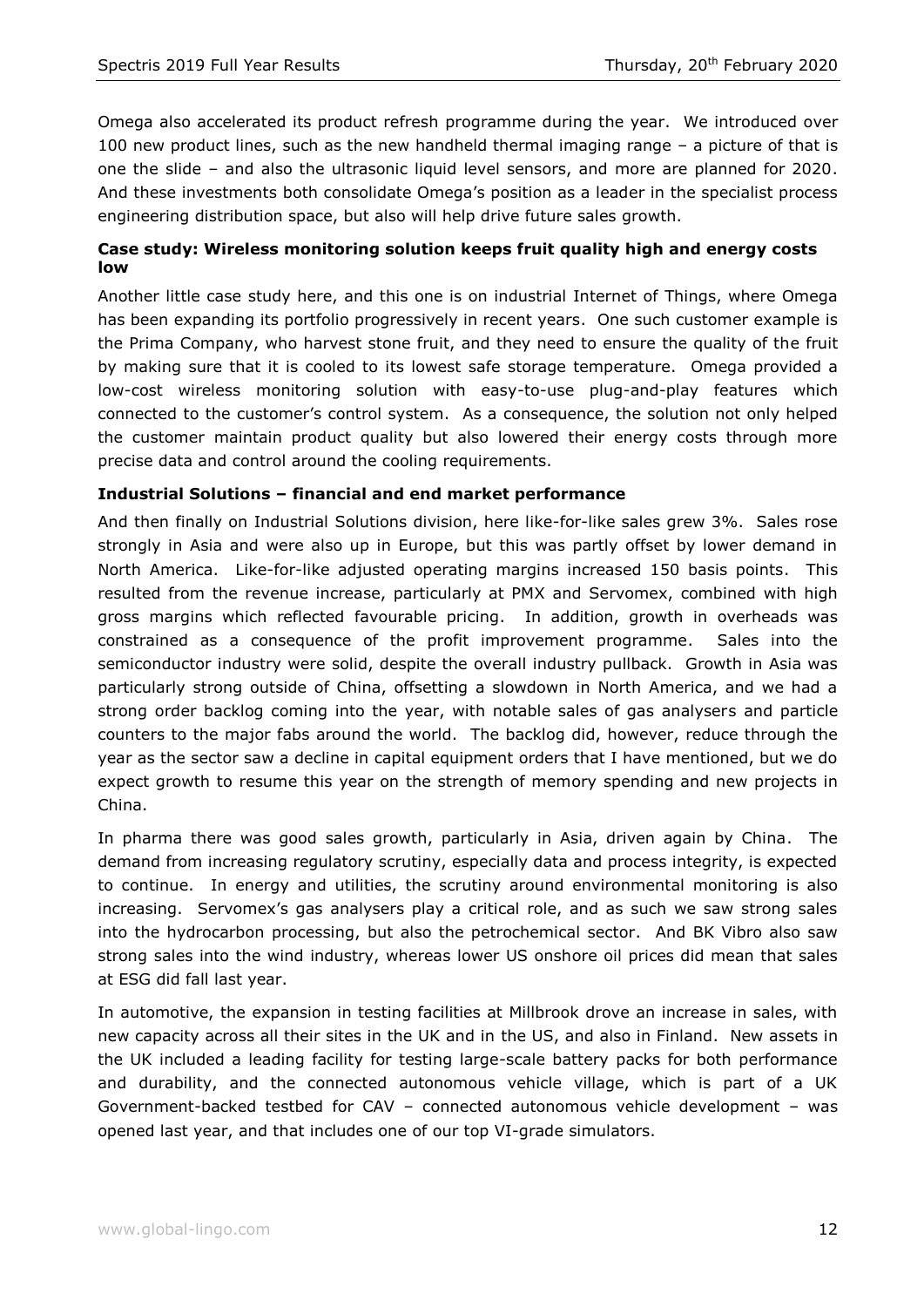Test World was also opened in Finland with new facilities for through-year testing – winter testing – on an indoor basis, so we opened new indoor test facilities so customers could test in winter conditions on snow and ice throughout the year. And we also launched and opened a new electric vehicle development facility in California.

So Millbrook has benefited from significant capital investment, and as such is now well positioned to serve its automotive OEMs and their tier-one suppliers. As I said earlier, the peak year of CAPEX investment in Millbrook is now behind us.

# **Industrial Solutions – update on strategy**

In terms of strategy for the division, we put in place a new leadership team at a divisional level last year, and they have been very much focused on improving the operational and financial performance of that group. The performance in 2019 I think absolutely underlines that Industrial Solutions is made up of some high-quality niche businesses. As you are aware, as part of the strategic review, each of the businesses within Industrial Solutions was assessed for either platform potential or divestment where we would not be the best longterm owner. And during the year, as we have said, the divestment programme commenced and we completed the sale of BTG, and also announce the sale of the EMS Brüel & Kjær joint venture, which, as Derek said, is expected to complete at the end of this month. As we go forward, we will continue to target investments within Industrial Solutions where we see attractive opportunities and attractive returns.

# **Case study: Helping reduce emissions in the steel industry**

As I have just mentioned, one area of particularly strong growth for Industrial Solutions has been in emissions control. This is not just in power plants and hydrocarbon processing. Midrex Technologies has designed, engineered and procured equipment for a new hot briquetted iron plant, which is used for steelmaking. They were keen to have high levels of environmental stewardship and to be one of the world's most modern and efficient ironmaking facilities when it opens shortly. Servomex provided over 40 gas analysers, a sampling system, as well as a continuous emissions monitoring system. And the monitoring control that was being provided by Servomex helps the customer improve energy efficiency, lowering the plant's overall cost as well as its carbon footprint, and ensuring the environmental stewardship requirements are met.

So I think, or at least I trust, the inclusion of these case studies does give you some further insight into how Spectris' businesses are harnessing the power of precision measurement, equipping our customers to make the world cleaner, healthier and more productive.

#### **Coronavirus**

Then before I just conclude, let me talk about coronavirus just for a second. As Derek said, we are seeing some impact from coronavirus as we speak. January was a difficult comparator month, mainly because Chinese New Year shifted from February into January, so it occurred in the last week of January, really at the only point where the virus was starting to get prominence. So January, in reality, year to year we do not really see much difference, but we are experiencing less activity in China than we would normally expect in February as a consequence, really, of the ever-changing situation around COVID-19. And as Derek said, we are monitoring the situation very closely to assess the extent and duration of the potential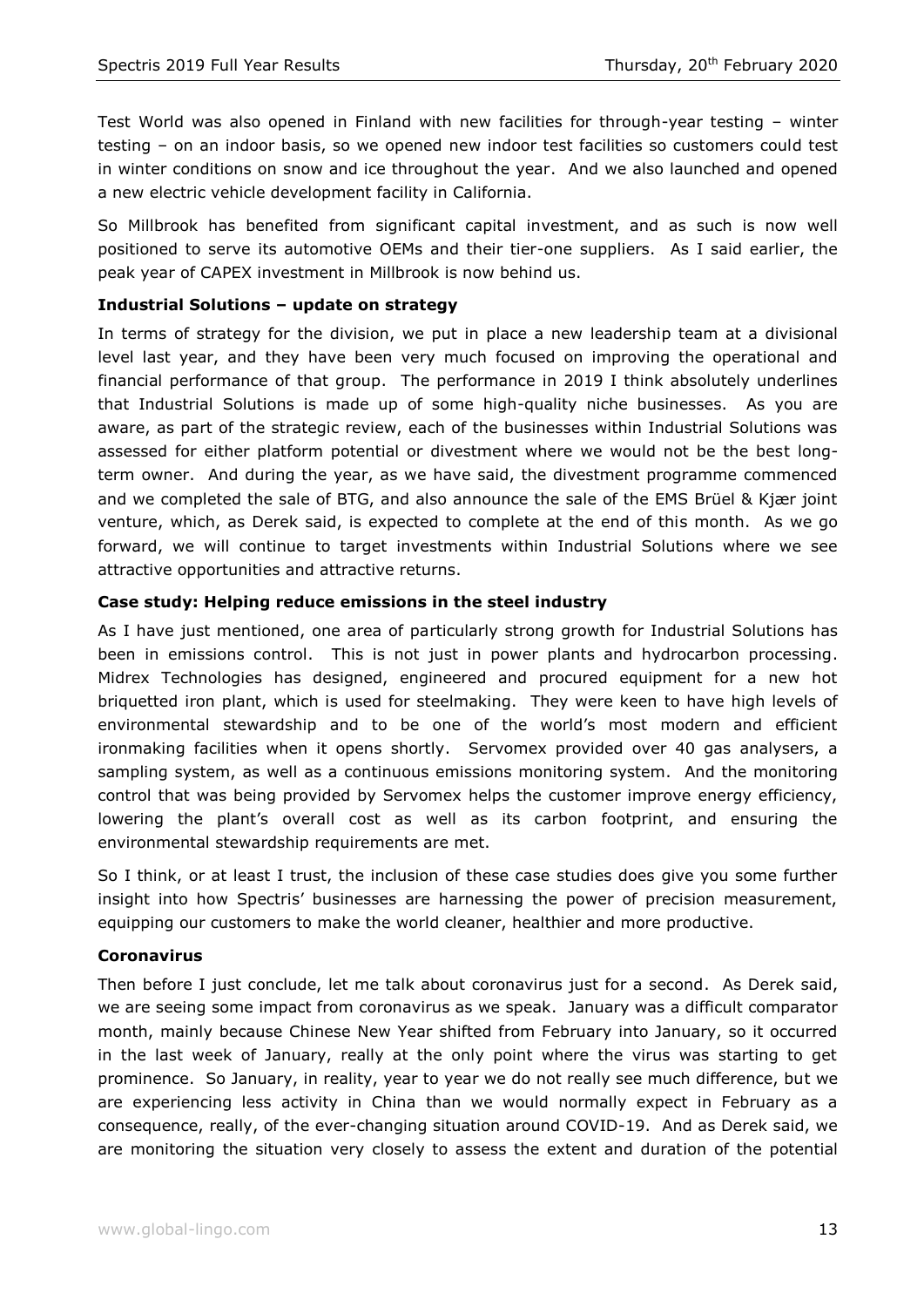impact to us. We will provide updates as necessary, and we are happy to take questions on it as best we can in the Q&A in a moment.

# **Executing our Strategy for Profitable Growth**

So just to wrap up, then, in summary we made demonstrable progress in 2019 in executing our strategy for profitable growth, despite the more challenging macroeconomic and geopolitical backdrop which caused our top-line sales growth to slow. I am pleased with the profit growth, pleased with the operating margin expansion and cash flow that we delivered. Also pleased with the successful execution of our profit improvement programme and the value delivered from our first divestments. These achievements have allowed us to announce a special dividend, in line with our capital allocation policy, so net/net good progress in 2019, but, as I said earlier, there is more to do. We are intent on further improving our operating margin and enhancing returns, so we will maintain our focus on cost control.

We will continue to optimise our assets and actively manage the portfolio. You should expect to see further divestments while we seek acquisitions in parallel, and absent a material impact from coronavirus we expect markets to remain challenging in the first half of the year and a recovery only likely post June, and as such we see limited top-line growth in 2020. Therefore, we are continuing our self-help initiatives to drive further cost efficiency and ensure a more resilient and profitable business going forward. And clearly we are going to build on our accomplishments in 2019 as we execute our strategy to deliver a sustainable increase in shareholder value.

So, with that, Derek and I will be more than happy to take any questions.

# **Q&A**

**Andrew Douglas (Jefferies):** Four quick questions, hopefully. Can we just talk firstly on Malvern? It looks like a bit of a slowdown back end of the year. Is that more markets or, given the fact that it can be a lumpy business, have things shifted into 2020? Just give us bit of a flavour for what happened there. That would be helpful.

**Andrew Heath:** So certainly for Malvern Panalytical, as I said, there were some very tough comparators against 2018, especially in the second half of 2018. The business was going extremely strongly. So we did anticipate that certainly Q4 to Q4 would be a tough comparator. So that is a big part of the relative slowdown. We did see the growth in North American pharma slowing down last year. Some of that is as a consequence of US Government concerns around the cost of healthcare, and that is causing some of the US pharma companies to restructure and rejig things. So I think that did cause some pullback as well, but I think fundamentally the Malvern Panalytical business pre-CLS, as you would have seen before, through the year performed extremely well. We are very pleased with its performance. It is a really good business, and when you actually overlay the CLS restructuring and the losses from CLS last year, that has effectively pulled down the top-line metrics for Malvern Panalytical.

**Andrew Douglas:** With regard to the additional restructuring – it is £25 million for £10 million benefit – can you just explain to me exactly what that is? And if we were to assume, post 2002, a reasonably sensible top-line environment, is there more restructuring that needs to be done, or is this you guys just cutting your cloth accordingly for the year ahead?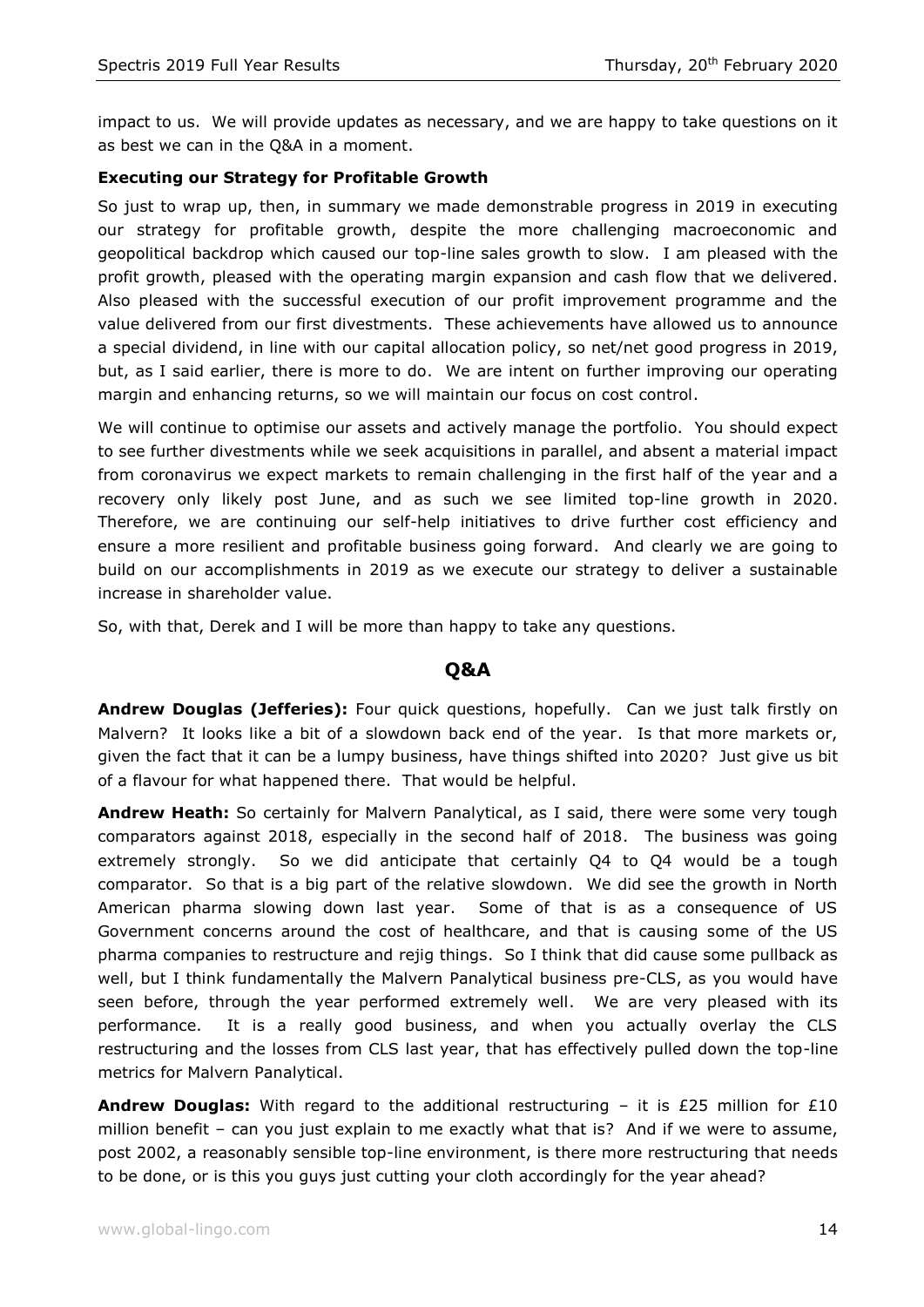**Andrew Heath:** I will let Derek talk about the specifics, but I think, as we said last year, when we launched the profit improvement programme we were really looking for it to be fundamentally a 2019 programme. But we did always say that, depending on where the markets ended up, we would look at whether we needed to extend some of those self-help measures. Given where the markets have gone through 2019 and the first half of 2020 as we see it, we think it is absolutely appropriate to continue to drive those self-help measures. We are accelerating the merger activity at HBK, so using this opportunity to do that, but also just extending the programme in certain other areas to just make sure we are really battening down on the cost control wherever we can.

**Derek Harding:** I think the key here is, in light of where we are, we need to keep going. So we wanted to stop in 2019. I think you can see it particularly in HBK, so in specifics, where is the predominant spend? It is the continuation in HBK. And we saw last year a reduction in revenue but improvement in profit, and we would hope to do the same improvement in profit, at least, in 2020. Beyond that, then the restructuring is done.

**Andrew Douglas:** Post the special dividend, you have clearly got a strong balance sheet even after the  $£175$  million. Can you just comment quickly on the M&A pipeline as how you see it?

**Andrew Heath:** So, as I said, from an M&A perspective last year we participated in a number of processes but retained and kept our discipline. Prices last year were pretty frothy for a number of things that we looked at. And so we are very focused on making sure we can deliver value and good returns from the investments that we make from an M&A perspective, but, to be absolutely clear, it is a key part of our strategy going forward. We are looking at M&A opportunities. We are active, in the same way we are actively managing the portfolio. I think the key message is do not take 2019 that we are giving up on M&A. That is absolutely not the case. We are very much focused on how we can put our capital to best use for our shareholders, and M&A is part of that.

**Mark Davies Jones (Stifel):** Omega: it is another tough year. Clearly understand the headwinds from the end markets, but there have been some misjudgements, poor execution, whatever it might be as well as that. Are you comfortable both that the right team is now running that, and that the view that perhaps that was the more surprising of the platforms is still very much in place?

**Andrew Heath:** Great question, Mark. Clearly we are disappointed with the performance at Omega last year, as is the management team. I think that, as I said, we are quite clear of the causes of that. We outsourced an electronics product line from a higher-cost location to a lower-cost location, which is doing all the right things, but that proved to be more problematic, so that caused some disruption in terms of stocking and therefore sales in the first half of the year. At the same time, we also implemented the new e-commerce platform. I guess the lesson learned is that the customer disruption from transitioning from the old website to the new was more challenging than we anticipated, so big lesson learned for that. But both those events also happened just at the same time as industrial production in North America came off and the tariffs started to bite, so we got a bit of a double whammy from all of that as well. But net/net I would say mostly half of it is down to the market and half of it is down to us, in all candour. That is not good enough. The management team there are absolutely on it. We do have a management team who are a bunch of digital natives now.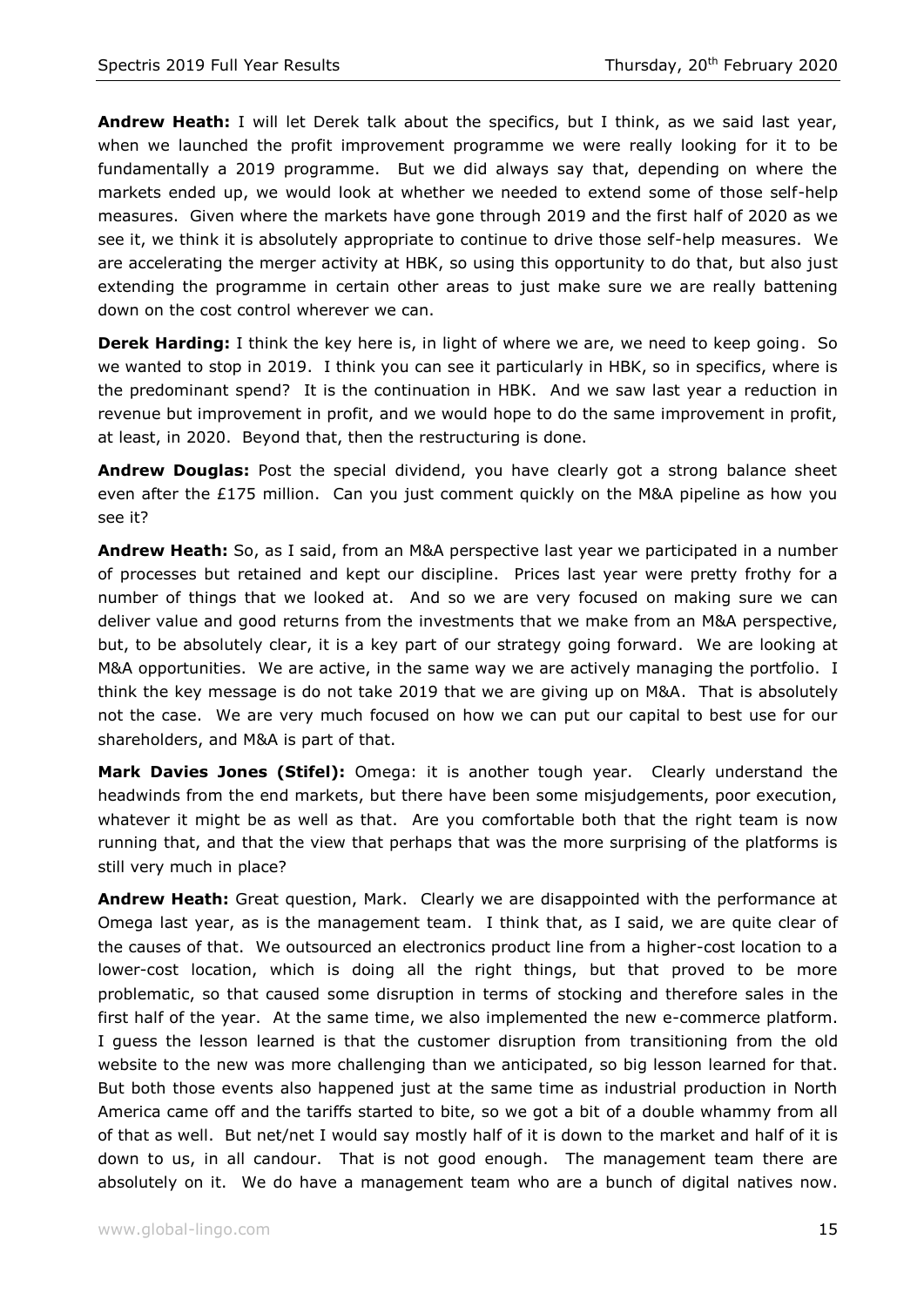They do understand this environment. They understand not just the distribution space but the specialist e-commerce omnichannel solutions that they are providing. But, as we look at Omega, we have clearly got to scale that business. We have made investments in the ecommerce platform. That has increased IT costs, as I talked about. It has also increased deprecation from that investment that went in. We have got to scale that business, and that is the objective for Omega as we go forward.

**Mark Davies Jones:** Great. And can I also ask one on Malvern? You talked about moving into predictive and prescriptive value-added. I was not quite sure what that meant.

**Andrew Heath:** Okay, sorry. So really, Malvern Panalytical today is known for its diagnostic capabilities. Our equipment, whether it be laser-based, X-ray diffraction or X-ray fluorescence. We are able to characterise materials and effectively diagnose samples, and they can tell the customers what is in there, what shape, size particles, delivery systems etc. But what we are also looking is, given we generate a huge amount of data from that diagnosis and the diagnostics, that allows us then to apply machine learning, big data analytics and artificial intelligence to that data set to really then think about how, the data from the tests can be predictive. So, rather than just diagnosing, but to actually predict to the customer, whether it be the lab technician or the scientist who is looking at the data, actually what this data is this telling you, what therefore you might need to do as a next step, or, if you combine it with this other piece of equipment, that gives you a much richer interpretation understanding, and then not just predicts but it can also be prescriptive about what you should do next. Do you need to rerun the sample? Need to do it in this way? Actually you are good to go, and then you need to do this next step? So we are building our software capability and working with the University of Bristol in particular in terms of gaining some of their insight and knowledge to help us start to develop that into a more solution space. Hopefully that explains it.

**Jonathan (Barclays):** Good morning. Hi. Three questions, please. Firstly, can you just talk a little bit about CLS? How do we think about the profitability of that business in 2020? That was the first one.

**Andrew Heath:** Okay, one at a time. That is fine, Jonathan. It is much easier for us; thank you. I think, from CLS, we were clear at the half-year last year that we had sustained losses in CLS. We then obviously moved to restructure. So the losses last year were slightly higher than they were at the half-year – the June half-year as we went through all that disruption. We have now closed the environmental analysis part of the business, which was doing earth and air sort of environmental analysis, and we also sold the environmental consulting business. So effectively we have halved the size of CLS and focused it on integrated drug development and discovery and food analytics, which are the more attractive higher-growth, higher-margin parts of the business. We do need to scale that business up, and as we do so we will see that return to profitability. The degree to which we move through this year and where we get to will depend on exactly where that number falls out at. But going forward this is all wrapped up now within Malvern Panalytical, and we are also doing that as a consequence of really trying to get the Malvern Panalytical expertise around the diagnostic solutions and their equipment with Concept Life Sciences as they develop new assays for pharma companies, and also bringing in Malvern Panalytical's salesforce to help grow the sales in terms of identifying new customers for CLS.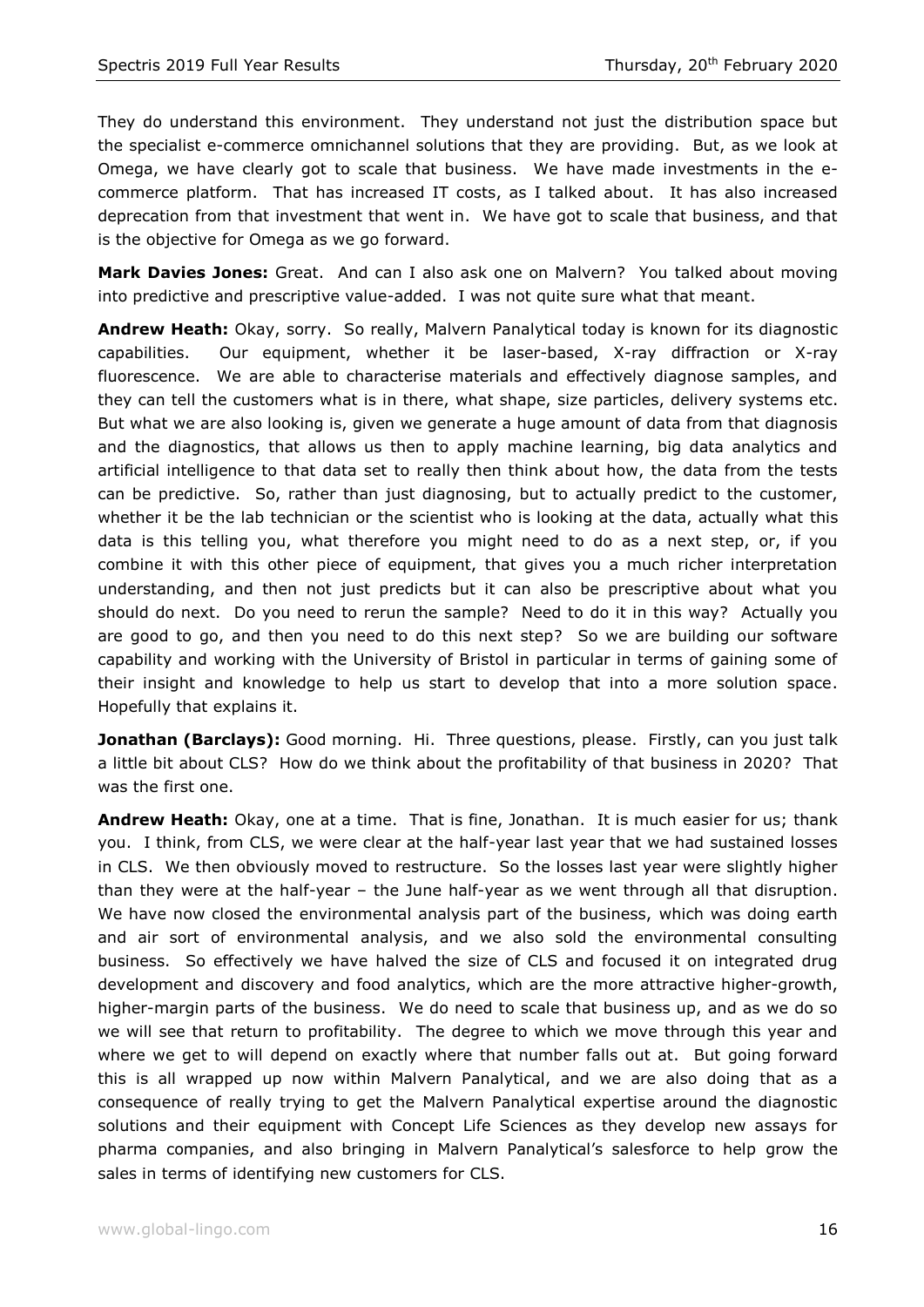**Derek Harding:** And actually, as you model it and think about your modelling, it is not incremental to what I have already guided you. So if you actually think about this year's benefit from the PIP, it is coming in at £25 million and a further £10 million this year for those actions, so it is a sort of £35 million benefit for the actions taken in 2019, compared to our previous guidance. So you have got to include the benefits in CLS within all of that in the round.

**Jonathan:** Second question, just coming back to M&A. Can you just talk a little bit more about that in terms of size of the deals that got away? Were they bolt-ons, or were there some bigger acquisitions that you were looking at that you actually were not successful?

**Andrew Heath:** Well, Jonathan, I will not get into the specifics, but I think what we have always said around M&A is that we are looking at basically M&A that is immediately highly synergistic to our platform businesses, or creating potential platforms. So these are either bolt-ons or businesses that allow us to expand our market share or move us into immediately adjacent technologies, product lines, geographies etc. So we are very much focused around how do we create and look at acquisitions where we can get true synergies – particularly cost synergies, not just revenue synergies.

**Derek Harding:** And I would add, even after the special div, if you look at where we are on the balance sheet after the special dividend, it is about 0.4x net debt EBITDA. And in our overall guidance I have said between 1 and 2. So you can see the headroom and the capacity that we have in the general shape of the balance sheet, which will hopefully help give you insight into what we are thinking.

**Jonathan:** Just a final quick question, just in terms of that R&D at Malvern Panalytical there. Is there a payback on that that comes through at some point? Is it linked to a particular project or?

**Derek Harding:** Well, there is certainly a payback that comes from it. The timing is the key. I think, when you look at the organic growth in the year, and particularly the organic growth in Malvern Panalytical that we believe it can achieve over the next three to five years, we feel we need to give it a shot in the arm in terms of its activity. So the things that Andrew was just talking about – that AI investment, the work that we are doing down in Bristol University – all of that kind of rolls into the Malvern Panalytical investment. So you will see it come through over the next couple of years as those new products come on stream and hopefully we see the organic growth come through from that investment.

**Andrew Heath:** I think, again, we are being clear, Jonathan, in terms of looking at the returns that we have had historically from our R&D investment. We said at the Capital Markets Day we will maintain R&S at a range of 6% to 7%, but we also said the efficiency of that R&D historically has not been good enough. And we have been working with all our businesses through last year to really focus on that R&D effectiveness and making sure that we are really working on the right technologies aligned to the strategy, and also reducing the sustaining and maintenance burden on some of our older products. So part of the profit improvement programme was actually culling some of those older product lines that were marginally profitable or actually loss-making or just had a large burden associated with them. So we have been tidying up the portfolio, driving a high quality in that portfolio, so that we can liberate R&D resources to go and focus on new product where, frankly, we typically know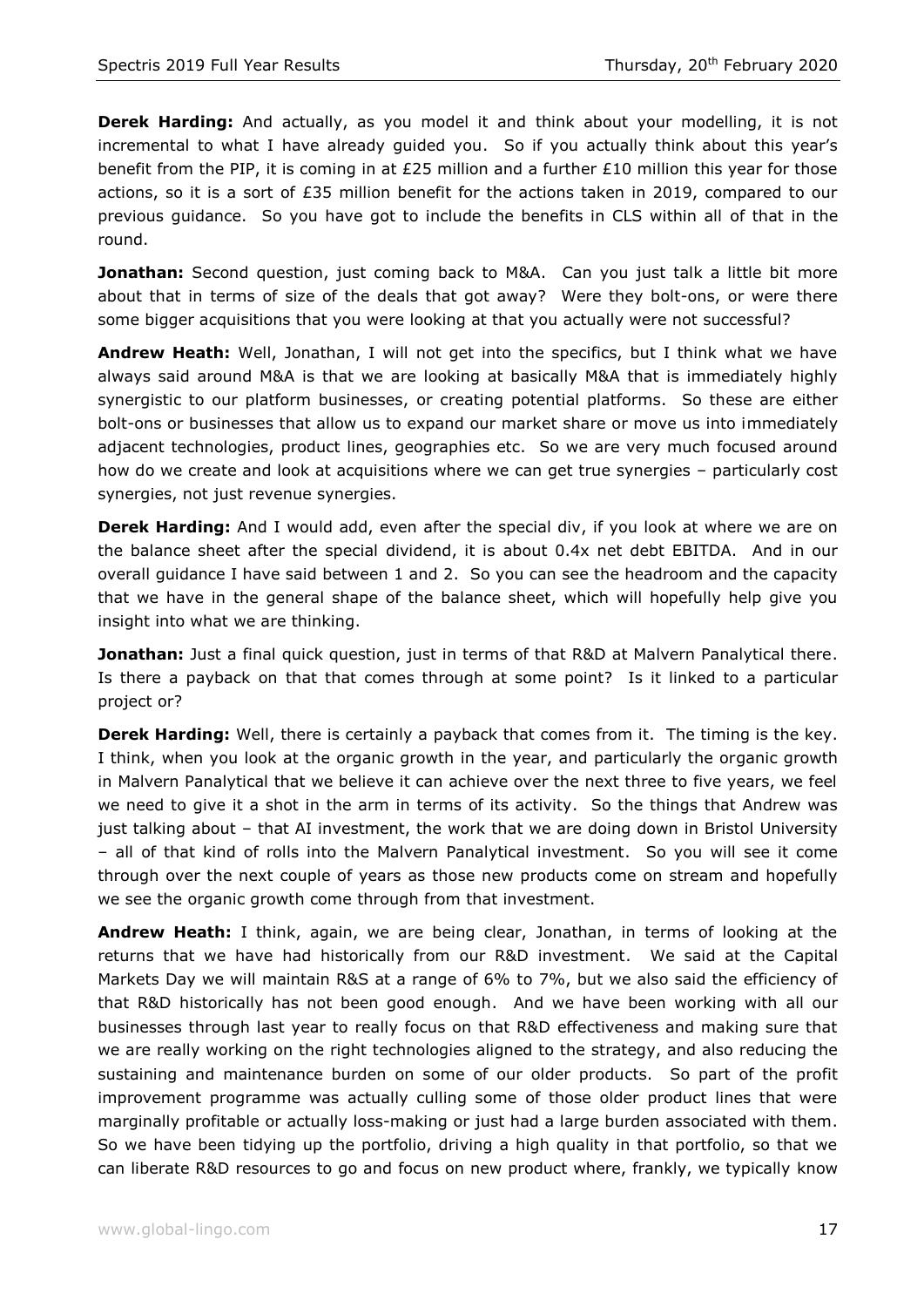best and it is a lower-risk source of applying our capital. So it is the right thing to do, and Malvern Panalytical have been very successful with a lot of their product launches over the year. And as we have looked at all that, absolutely to Derek's point, we look at getting good returns from that.

**Harry Philips (Peel Hunt):** A couple of questions, please. Just to be clear on the additional R&D spend at Panalytical, is that a sustained run rate going forward, i.e. it is a £5 million for the foreseeable future? And then, just on Omega, because when you look at the maths it looks like the final two months deteriorated a little bit further in terms of organic growth, so clearly the exit rate was lower than the reported rate for the year. You mentioned, Andrew, that it was half and half – half market, half yourselves. When we look at Omega in 2020, there is a question, obviously, on margins. How much do we add back, if you like, and how much weight is there on the prevailing market and the relative softness that is currently there?

**Derek Harding:** I think when you look at the exit rate, the half and half – a lot of the internal challenges and own goals are the second half, and all the external challenges are the second half, to an extent, because I think you see that in North American industrial production come off, certainly in the fourth quarter, and we anticipate that will continue into the first half of this year. So I think when you look at Omega certainly for H1, you will see a continuation from the market challenges. And actually across the group you will see continuations in the market challenges, but we are continuing to then get volume through on the website. We will lap ourselves on the depreciation on the website in the first half as well, so I would expect a stronger second half. Net/net overall on Omega we are probably going to be looking at a flat top line, but margin expansion at the bottom line and start to see some improvement coming through. But the exit trajectory out of 2020 should be quite strong, I think.

**Richard Paige (Numis):** Couple of questions, please. Academic research – two very strong years of growth in that market. Any indications on academic research, because historically it has been quite lumpy demand profile? And then secondly you have also provided sort of H1/H2 guidance in terms of EBITA, and given what you are saying on outlook, it suggests that it is going to be even more second-half-weighted than before, but if you can provide any colour on that, that would be useful, please.

**Andrew Heath:** Let us take the second question first. In terms of phasing, we are working hard to smooth the phasing of the profit through the year in terms of the actions we are taking internally. But given the shape of 2020 as it is looking, we are going to have a tougher first half and hopefully a bit of a rebound in the second half. So inevitably there is going to be much – the historic phasing is going to be there to some extent, just from a market underpin this year. So I think, in terms of expectation, we are trying to push it forward or smooth it, but I think this year it is going to be difficult to achieve that.

**Derek Harding:** Yes. Our historic range has been between 30% and 35% in the first half. As I sit here right now, I think we will be at the bottom end of that historic range as we look into the shape of 2020.

**Andrew Heath:** The academic research point, yes. So academic research has been strong for the last two years. I think that is really as a consequence of we are at the sweet spot of a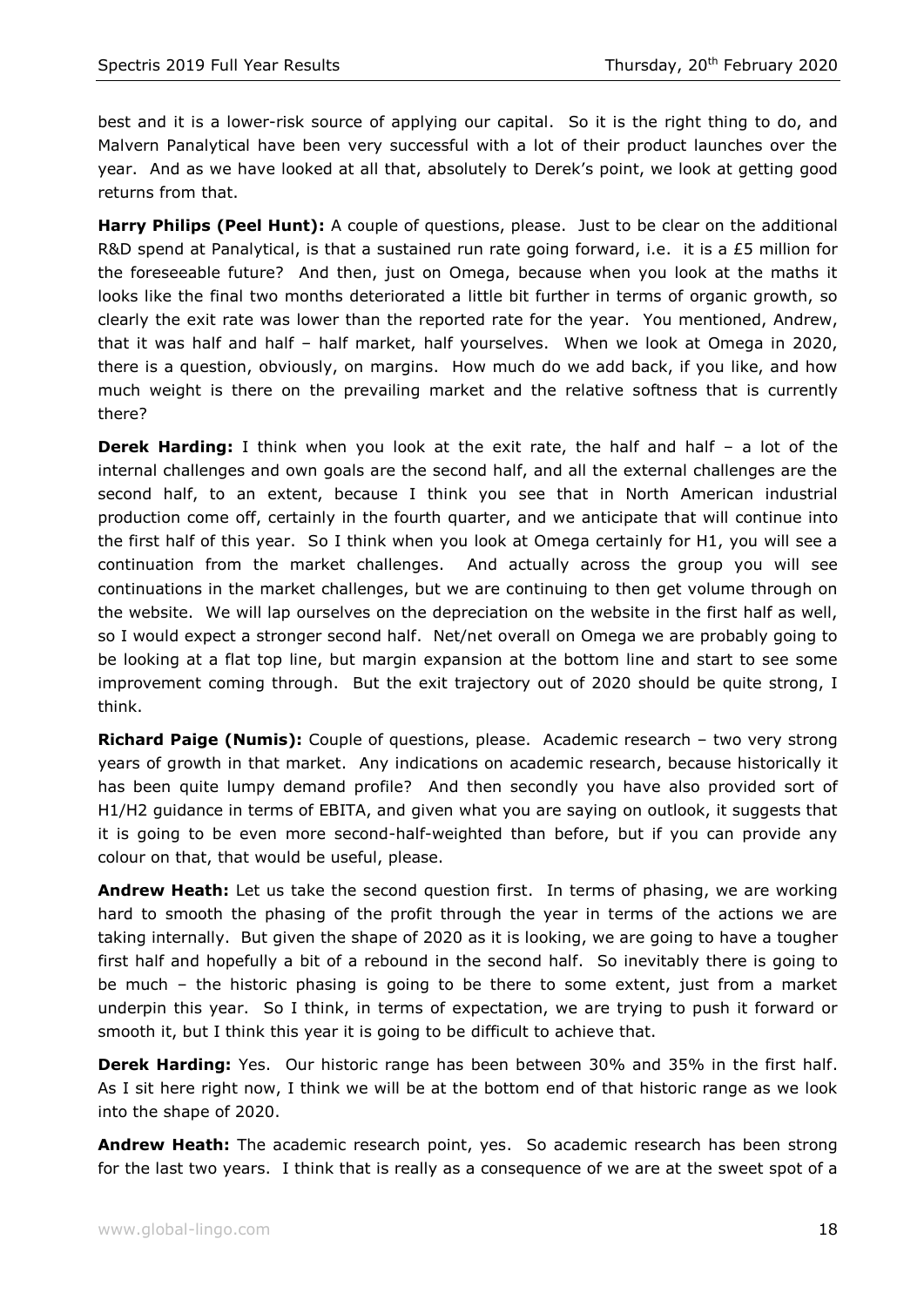number of new technologies that are being developed. So clearly pharma in terms of the new generic drugs, the biotherapeutics. In terms of electric vehicle development and battery development worldwide, we are doing everything in batteries and element, from looking at the characterisation of the materials, the quality of the materials, the yield of the materials. We are looking at how materials get laid down in the manufacturing process of batteries. We have got diagnostic tests where we are actually looking inside the battery during testing through X-ray, so we actually know the performance of the battery under load. We are then looking at when the battery is produced and coupled with an electric drive, how that then is going to optimise the power performance, durability, lifecycle, discharge time, charge time.

So that is creating a lot of demand for us. Things like drive-by noise – the example we showed – in electric vehicles is bringing in new requirements in automotive. Advanced materials – a lot of research going into additive layer manufacturing, fine chemicals, the next generation of semicon materials. So I think we are fortunate that we have the technologies absolutely overlay and sit on a number of those sweet spots, and that is what is driving that investment. But it comes back to what we said at the Capital Markets Day about the attractive end markets. The five markets that we have identified have been particularly around automotive, semicon, advanced materials etc, are the ones that are really going to underpin our growth going forward.

**Robert Davies (Morgan Stanley):** First question was around China. Just would like a little more colour in terms of what your exposure there is in terms of factories, production, manufacturing site and people as a percentage of group, and just where you are, really, in terms of how much of those facilities and people are currently operational. And then the second one was just around Industrial Solutions. Maybe you would give us a little bit more colour in terms of the different moving parts there. And I guess just know that you have been sitting on that bit which was identified – potentially bit of the portfolio you did not want to keep. Have you changed your view on any bits of that portfolio, and anything kind of working out better or worse that you had originally thought?

**Andrew Heath:** Great. Thanks for the questions. Where do you want me to start? Shall we start in China? So as we stand today basically all our offices are open, our factories are open. Our largest facility is just outside of Shanghai. We are over 60% staffed as today. There are still people who are effectively quarantined within China because of Chinese New Year. If they went across provincial borders, and depending on where they were, they are either not allowed to travel or they have to self-quarantine. So that has caused some disruption to our facility, but we are at about two thirds strength. Our facility in the south of the country is back up and running, again at a similar strength. In terms of offices, we are less than half staffed, but a lot of people are working from home.

So I think if you compare us to others in China and everything – our people out there, we are having daily calls with them. I think generally there are still about a third of businesses in China have not come back at all, so it just plays to the disruption that the virus is causing out there. And then I think the other key parameter is the supply chain. We clearly do source things out of China, but we are not heavily exposed to China in terms of our supply chains. We have identified those parts that are, we think, going to be critical to the manufacturing and assembly processes over the next few weeks and months, and we are basically monitoring that and have plans to deal with that as best we can. I think it just depends. If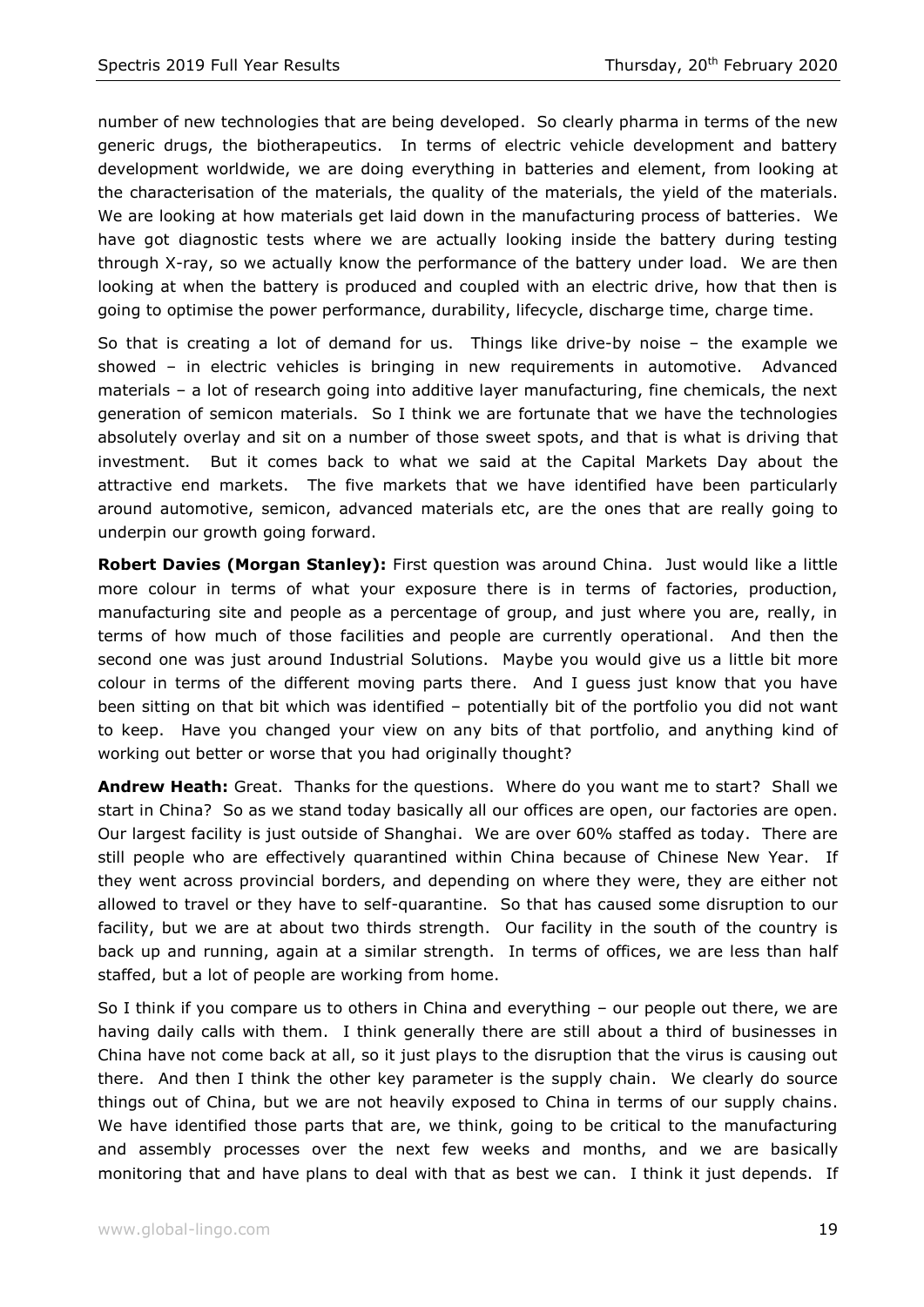we basically stay, I think, where we are today  $-$  and who am I to predict? If we say this is going to be a February/March effect and then we recover from here, then I think it will be marginal. We should be able to contain a lot of that for us. If it gets worse, then clearly I think it is going to get worse for everybody.

**Robert Davies:** Sorry, just on that, is that expected then just to be a March/February impact, or would you expect a catch-up during the year? Are you just removing that from the year?

**Andrew Heath:** So I think there will be a Q1 impact, and then I think everybody is talking around Chinese Government stimulus that will be then launched to try and really boost the Chinese economy. So we do expect then some rebound. This is reminiscent of SARS, and as you look at SARS and what happened and try and apply some of those learnings, that is generally what happened. And the question is where does coronavirus go from here, really. Is it contained, or does it get worse? So, as we said, we continue to monitor and assess it. I think we have to remember that really this is a February thing for most people – the Western companies, at least. It has obviously been going longer in China, and we are very sympathetic to what is going out there. And we are very concerned about our employees out there and helping them, but I think, from a business impact, really we only started to see this after Chinese New Year. We fully expect everyone to go on holiday at Chinese New Year. We planned for that. As I said, January not really impacted, and it has really only then been since the beginning of February, so we are at day 20, really, in terms of a business impact. So it is still early days.

**Robert Davies:** And then on the Industrial Solutions part?

**Andrew Heath:** Yes, so Industrial Solutions. I think your question was really leading to have we changed our minds on anything. No, I think the performance last year, as I said, does underpin and underline that we have a number of high-quality niche businesses in Industrial Solutions that have been performing well. A number of those performed well in 2018 as well. I think we got 6% growth in a lot of those businesses in that year, so those have continued to perform well. I think as we look at the end markets that we have identified that were attractive and we think of the businesses – where we are going to be the best owner, where we are going to place the investments  $-$  I think our view on that is still the same.

**Robert Davies:** Thank you, and then maybe just one final one. Just around some of the end-market dynamics coming into the early part of the year, maybe could you provide a little bit more colour in terms of some of the end markets that you are maybe expecting to be the biggest positive surprise or biggest negative surprise over the first half? You have obviously mentioned this market dynamic of slowing through the first half, getting better in the second half. Maybe just within it, because you obviously cover a lot of different segments, maybe just give us a little colour on where you are most or least positive on the first half. Thank you.

**Andrew Heath:** Yes. I guess, as we see end markets, I would say things are sort of spotty. There are spots of concern, but equally there are spots of still strong growth, and we are trying to be as agile as we can to go and focus on those areas of growth and maximise the opportunities. The ones that are still strong are certainly academia. We are seeing the advanced materials part of our market doing well. Semicon I think has basically flattened,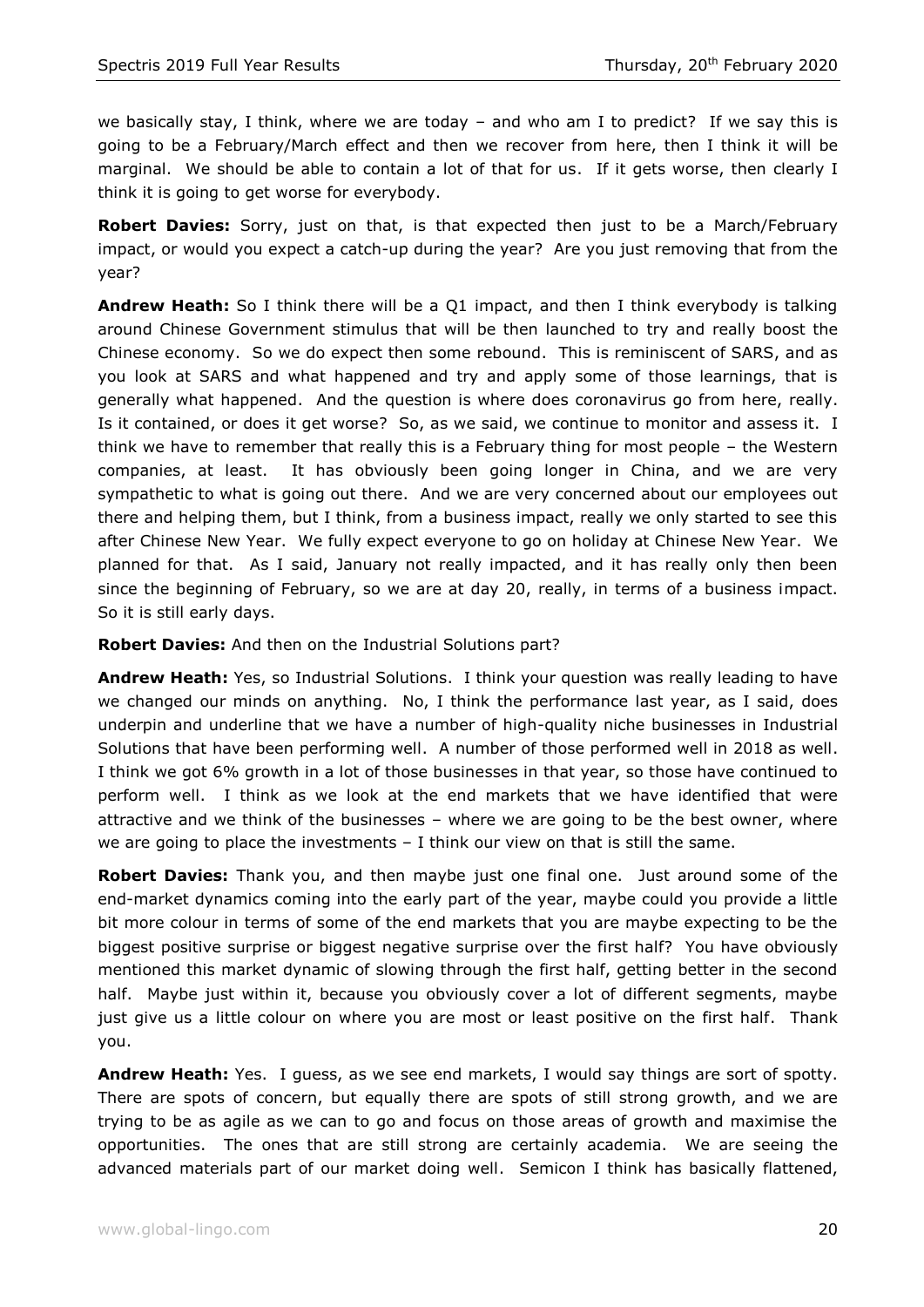and all the signs are that, depending on where you are in the cycle on semicon, that will start to pick up through this year. That is all the industry commentators who are saying that. Pharma in the US has been on a slowdown through last year, as I said, but in Europe and Asia it has been doing well. What else have I not covered? Automotive – the signs are for auto in the US, Asia, Europe that generally it seems to have troughed from what we have seen. Now obviously all these things are subject to what happens with coronavirus and what happens from here, but I think in auto we have seen it trough, and therefore it is just how long that trough lasts for. I think that covers off most of the key trends.

#### **Robert Davies:** Great. Thank you.

**Andy Wilson (JP Morgan):** Just a quick one for Derek, actually, on cash flow and working capital specifically. It feels like it is very much work in progress, given the time being, the role and, I think, a big opportunity that we all identified at the end of last year. Just interested on what is changing within the business, where the business is looking at cash, how you are thinking and targeting cash, just to get a sense of what that looks like over the next 12 to 25 months, maybe.

**Derek Harding:** Sure. So I think I said at the half-year, or certainly at the Capital Markets Day, that we felt that using working capital to improve customer service and our reliability was a useful use of funds in 2019. I am not surprised to see no sort of major improvement, and in fact we guided between 11% and 15% and I am at 13.7%, so I think that is pretty much spot on in the range. Notwithstanding that, though, we think we can do better, so as you look at 2020 all of the businesses have clear cash cycle targets. We are changing the focus in terms of how we look at cash within the business, so very clear focus on inventory days, very clear focus on receivable days, payable days, and just making sure that everybody in the organisation understands the levers that they can pull to improve on that. I think we will see incremental gains throughout the year. What I am very aware of and nervous of, though, is that you can easily hit targets by doing daft things, so that is why you need to be really clear about what the core drivers are and make sure this is sustainable, and that is the focus that we have got. I am not going to give you a number of guidance on this, frankly, because this is a new way of looking at it internally. We have got to push the guys and be very clear. I know exactly what their targets are, and I hope they hit them, and we will come back at the end. But in terms of specifically giving a cash release through working capital, there are so many other variables in terms of what the top line does, the mix of performance within our businesses, the working capital structure in our businesses is different, so let us just see where the progress goes. The other thing I would point out is that, from an incentive perspective, we have also changed the incentives, both for Andrew and I and all the way down the organisation, such that working capital improvement is 20% of it, so have no doubt it is under scrutiny in 2020.

**Tom Fraine (Shore Capital):** Just back to China, if you could touch on how your customers are affected by it and whether they are in restricted regions or nearby. Understandably, you might not have an idea of the impact on their own supply chains, but could you touch on any of the orders that you are receiving from them?

**Andrew Heath:** I think, from a customer perspective, it to some extent depends where they are in China at the moment. Clearly the Wuhan province is still all closed down. But we are still supporting our customers, both remotely but progressively now face to face. I think